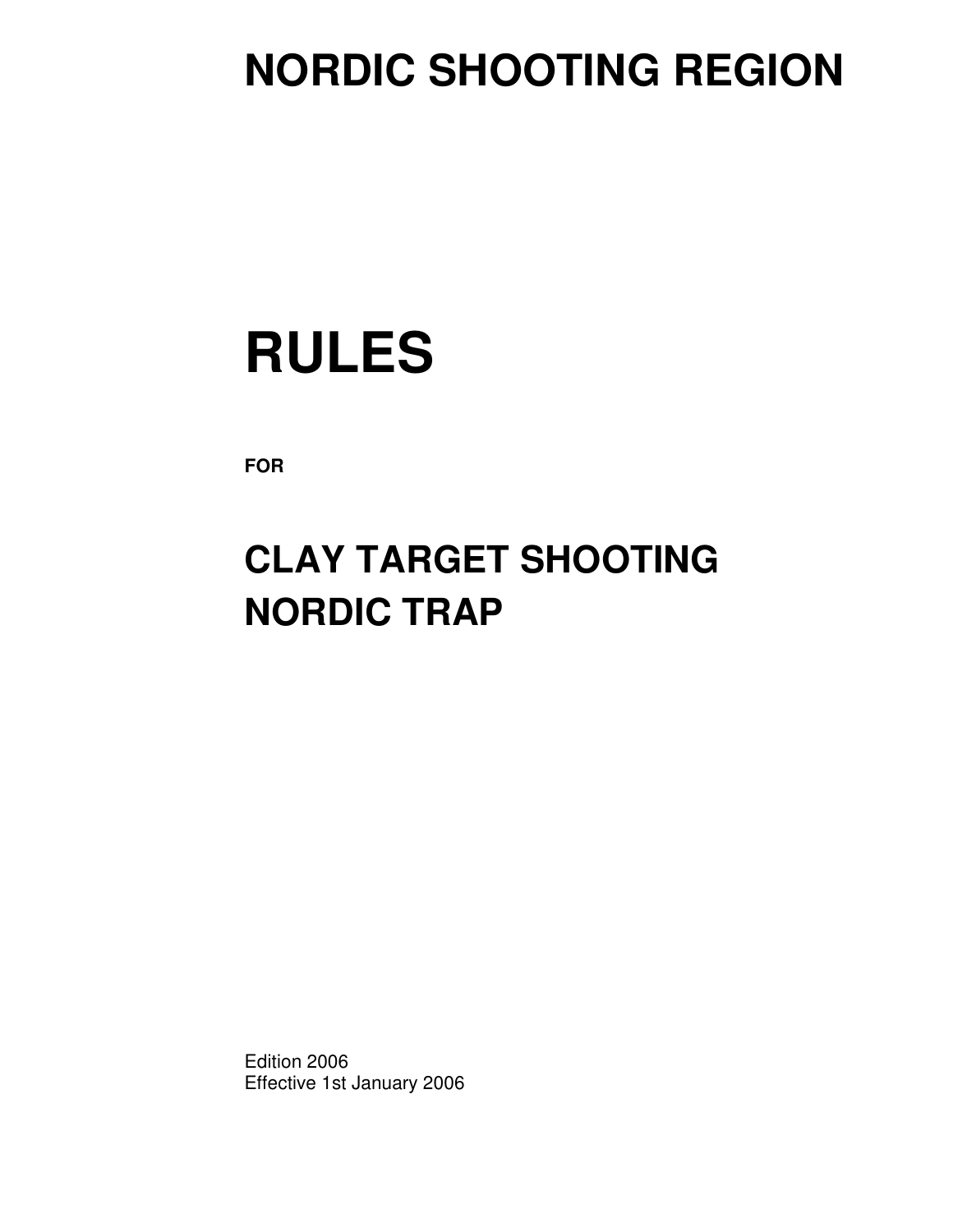## **Table of Contents**

|                     | 9.1.0 GENERAL                                           | 3  |
|---------------------|---------------------------------------------------------|----|
|                     | 9.2.0 SAFETY                                            | 3  |
|                     | 9.3.0. RANGE AND TARGET STANDARDS                       | 4  |
|                     | 9.4.0. EQUIPMENT AND AMMUNITION                         | 8  |
|                     | 9.5.0. COMPETITION OFFICIALS                            | 9  |
|                     | 9.6.0. SHOOTING EVENT PROCEDURES AND COMPETITION RULES. | 13 |
|                     | 9.7.0. PRE-MATCH ADMINISTRATION (SQUADDING)             | 18 |
|                     | 9.8.0. MALFUNCTIONS:                                    | 19 |
|                     | 9.9.0. RULES OF CONDUCT FOR SHOOTERS AND TEAM OFFICIALS | 20 |
| <b>9.10.0 SPARE</b> |                                                         | 23 |
|                     | 9.11.0 SCORING PROCEDURES                               | 23 |
|                     | 9.13.0 PROTESTS AND APPEALS                             | 27 |
|                     | 15.0 PROTOCOL: AWARDS AND RECORDS                       | 31 |
|                     |                                                         |    |

NOTE: Where figures and tables contain specific information, these have the same authority as the numbered rules.

The rules for the Clay Target Shooting - Nordic Trap are based on the ISSF Technical Rules for All Shooting Disciplines and the ISSF Shotgun Rules.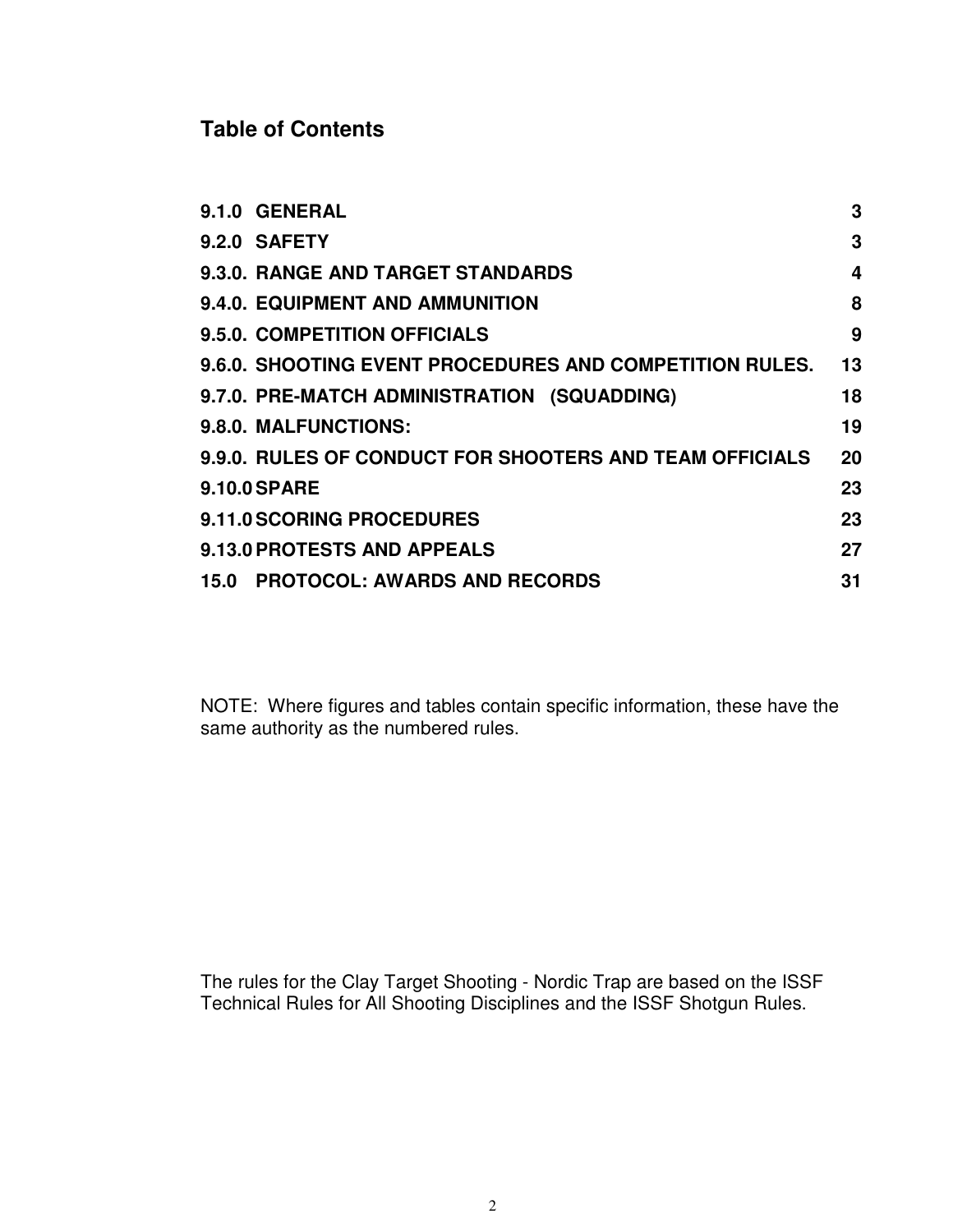## **9.1.0 GENERAL**

- **9.1.1** These Rules are part of the Technical Rules of the NSR and apply to Nordic Trap events.
- **9.1.2** All shooters, team leaders and officials must be familiar with the ISSF and NSR Rules and must ensure that these Rules are enforced. It is the responsibility of each shooter to comply with the rules.
- **9.1.3** When a Rule refers to right-handed shooters, the reverse of that Rule refers to left-handed shooters.
- **9.1.4** Unless a Rule applies specifically to a men's or a women's event, it must apply uniformly to both men's and women's events.

## **9.2.0 SAFETY**

## **SAFETY IS OF PARAMOUNT IMPORTANCE.**

## **9.2.1 SAFETY REGULATIONS**

- **9.2.1** NSR Rules state only specific safety requirements which are required by the NSR for use in NSR supervised competitions. Necessary and special safety regulations for ranges differs from country to country. For this reason no details are stated within these rules. The safety of a shooting range depends to a large extent on local conditions, so additional safety rules may be established by the Organizing Committee. The Organizing Committee must know the principles of range safety and take the necessary steps to apply them. The Organizing Committee bears the responsibility for safety. Juries and Range officials, Team officials and shooters must be advised of any special regulations.
- **9.2.2** The safety of shooters, range personnel and spectators requires continued and careful attention to gun handling and caution in moving about the range. Self-discipline is necessary on the part of all. Where such selfdiscipline is lacking, it is the duty of range officials to enforce discipline and the duty of shooters and team officials to assist in such enforcement.
- **9.2.3** In the interest of safety, a Jury Member or a range official may stop the shooting at any time. Shooters and team officials are obliged to notify them immediately of any situation that may be dangerous, or which may cause an accident.
- **9.2.4** No one except a Referee, Chief Range Officer, or Jury Member may handle a shooter's equipment, including the shotgun, without the shooter's permission, and then only in their presence and with their knowledge.
- **9.2.5** To ensure safety, all shotguns even when empty must be handled with maximum care at all times.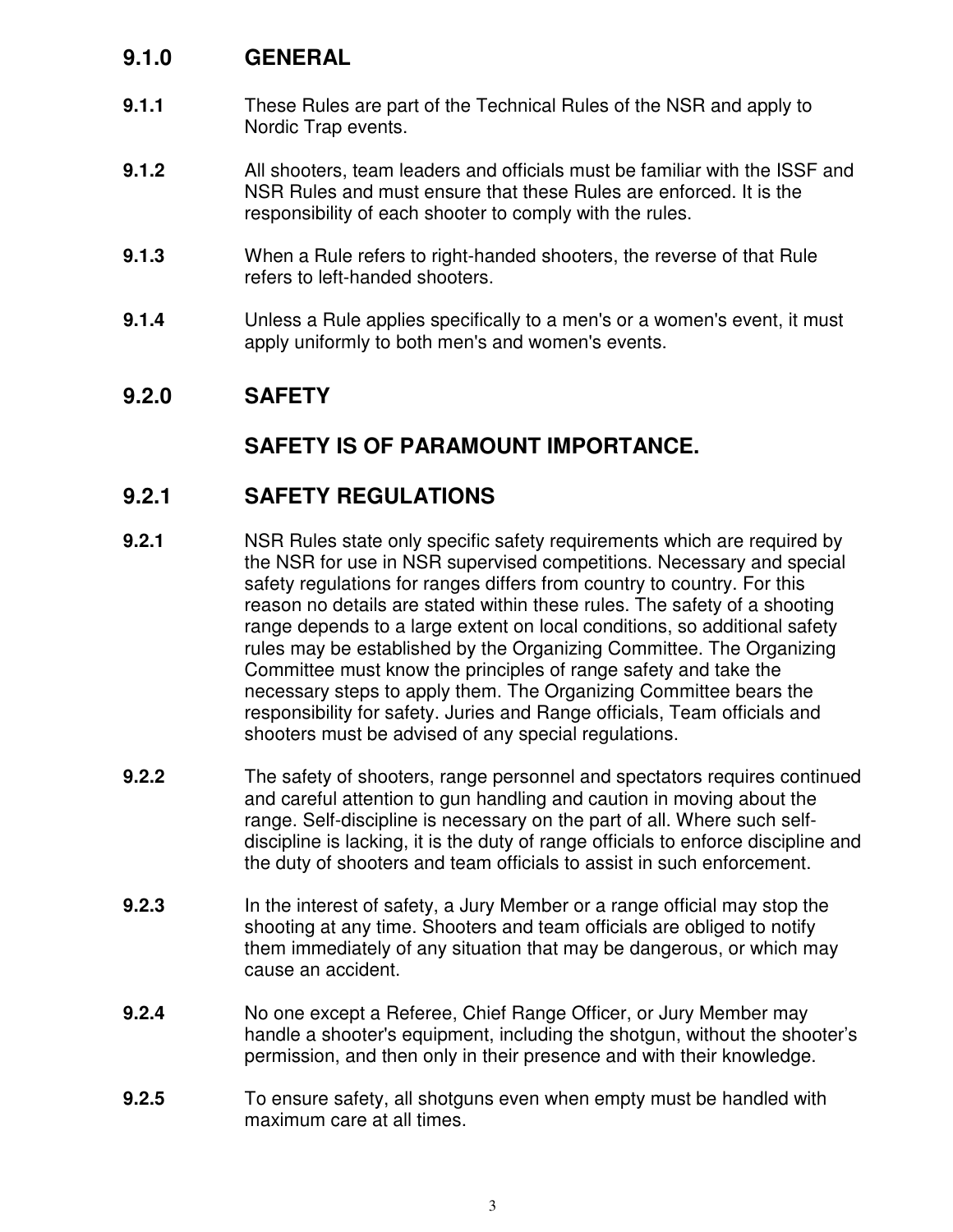- **9.2.5.1** Shotguns must be loaded only on the shooting station and only then after the command or signal **"START"** is given.
- **9.2.5.2** After the last shot. the shooter must ascertain and the Referee must verify before leaving the shooting station, that there are no cartridges or cartridge cases in the chamber and/or magazine.
- **9.2.5.3** Aiming exercises are permitted, but only with the permission of the Referee and only on the shooting Stations or in the designated area. The handling of guns is not permitted when operating personnel are forward the of the firing line.
- **9.2.5.4** All shotguns must be kept unloaded except on the shooting Station and only then after the command or signal **"START"** has been given.
- **9.2.5.5** During shooting a gun may be put down only after cartridge is removed from the chamber or magazine.
- **9.2.6** When the command or signal to **"STOP"** is given, shooting must stop immediately. All shooters must unload their shotguns and make them safe. Shooting may only be resumed at the appropriate command or signal.
- **9.2.7** The Referees or other appropriate range officials are responsible for giving the commands **"START"**, **"STOP"** and other necessary commands. The Referees must also ascertain that the commands are obeyed and that all shotguns are handled safely. Any shooter who handles a loaded gun after the **"STOP"** command has been given, without the permission of the Referee, may be disqualified.
- **9.2.8** All shooters and other persons in the immediate vicinity of the firing line are urged to wear ear plugs, ear muffs, or similar adequate ear protection. Ear protectors incorporating any type of radio receiving device are not permitted.
- **9.2.9** All shooters are urged to wear shatterproof shooting glasses or similar eye protection.

## **9.3.0. RANGE AND TARGET STANDARDS**

- **9.3.1.** Technical description of the range for Nordic Trap.
- **9.3.1.1.** The range must consist of one (1) trap house and five (5) shooting stations placed on a circle, with the centre five (5) m. in front of the middle of the front edge of the trap house roof, and a radius of fifteen (15) m. and in the same level as the roof of the trap house. (See Figure. 1).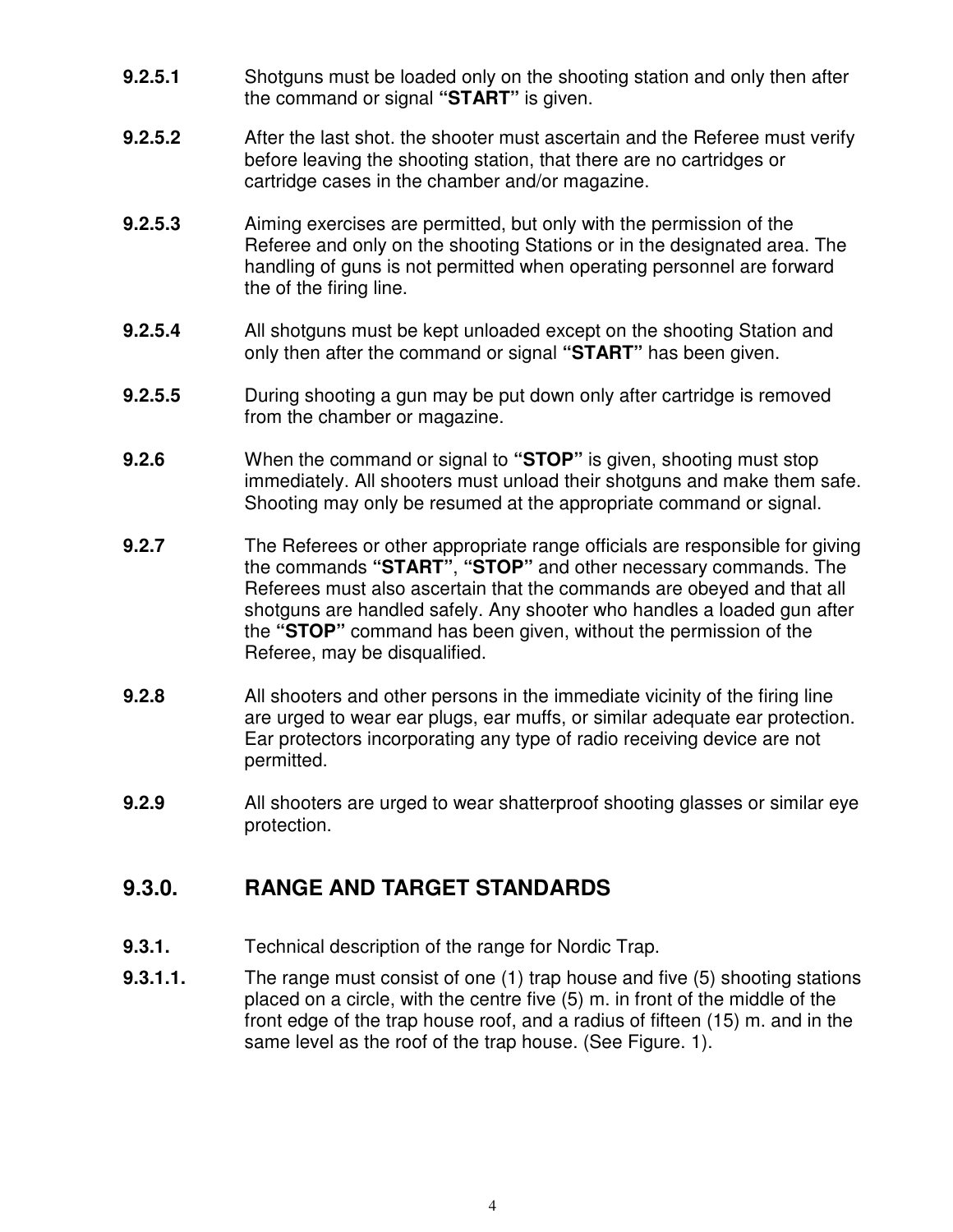- **9.3.1.2.** The interior measurements of the trap house should be approximately 4 5 m from end to end, 2 - 3 m from front to rear, and 2 - 2,10 from the floor to the under side of the roof. These dimensions will allow freedom of movement for working personnel and sufficient storage space for targets. (See Figure 2).
- **9.3.1.3.** In the trap house the trap must be attached to the floor or to the front wall of the pit. The pivot point of the throwing arm (when the trap is set to throw a straight forward target) must be indicated only by a painted mark on the top of the roof.



Figure. 1. Shooting range for Nordic Trap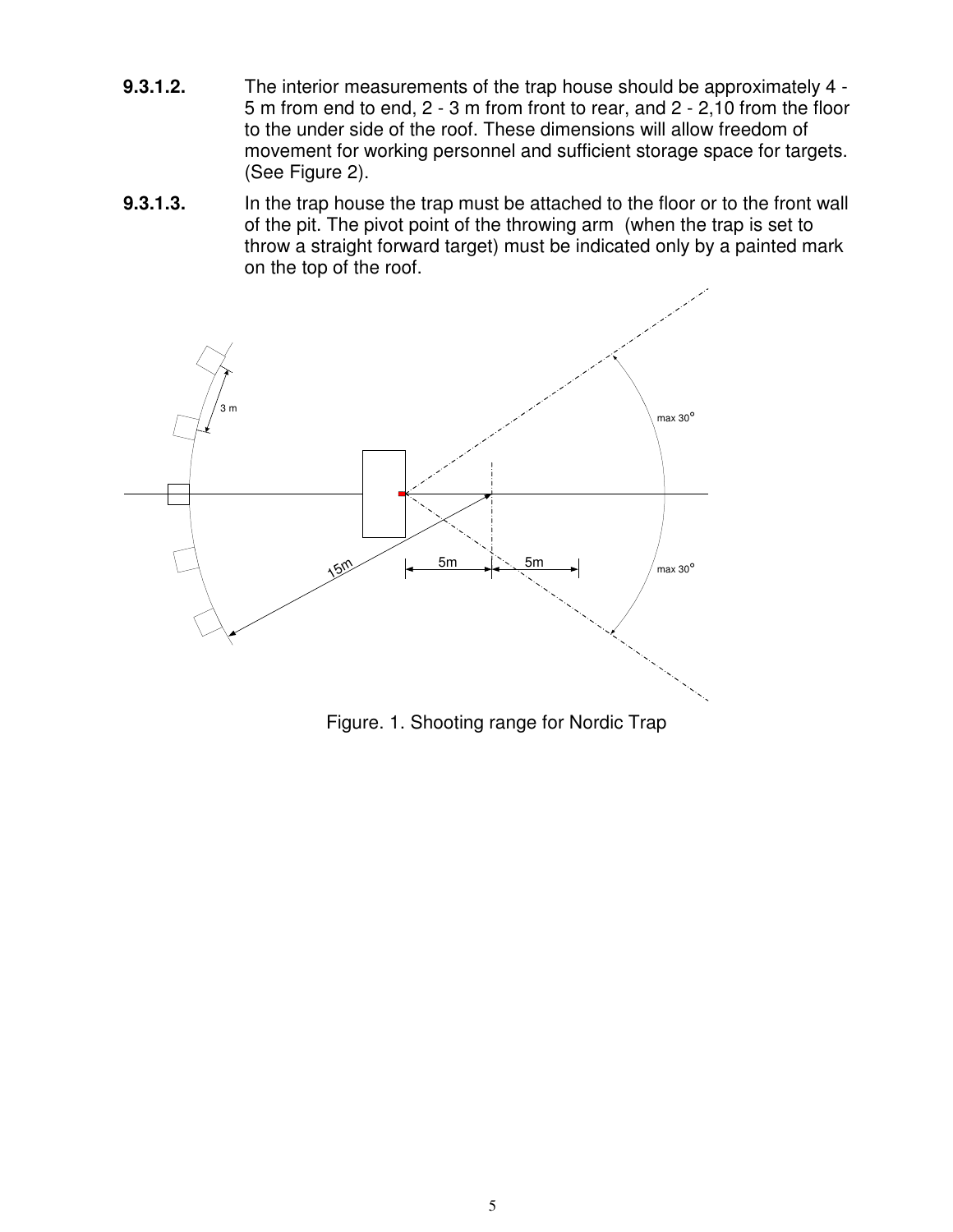



**9.3.1.4.** The trap must be installed in the pit so that the pivot point of the throwing arm is 0,60 m (+/- 0,10 m) below the top surface of the roof of the trap house and set back  $0,50$  m  $(+/- 0,10$  m) from the front edge of the roof, when the trap is set to throw a target with three (3)m elevation (See Figure. 2 and 3).

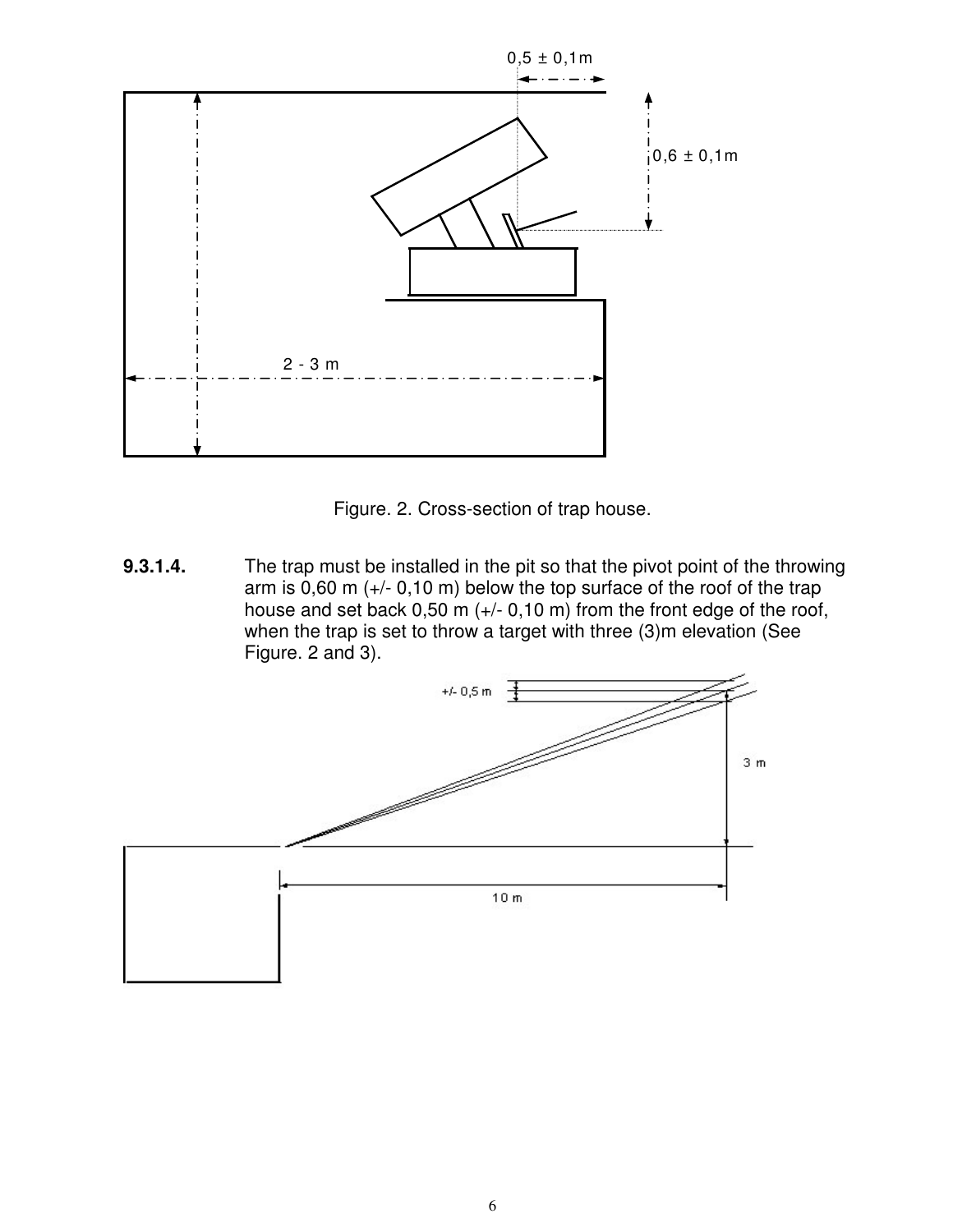- **9.3.1.5.** The trap must be provided with devices that from throw to throw continuously and unsynchronised will change the adjustment from side to side within the given limits.
- **9.3.1.6.** The trap must be released by an electric-manual or an electric-microphone system. The control system must be placed in such a position that the puller can clearly see and hear the call of the shooter. For all NSR supervised competitions an automatic timer must be used. This device must allow for the release of the targets within an indefinite period varying randomly from instant release up to a maximum of 1,25 (+/-0,25) second after the shooter has called for the target
- **9.3.1.7.** The trap must be adjusted in such a way that the following demands are satisfied under calm weather conditions:

a) The throwing length must be 45 m *(+/- 1 m),* measured at an elevation of 3 m, 10 m in front of the front edge of the roof of the trap house at right angles to the edge.

b) The angles to the right and left must not exceed 30 degrees, seen from the mark that is painted on the roof. (See Figure. 1).

c) The elevation must be 3,0 m *(+/- 0,5 m*) above the horizontal plane through the roof of the trap house and measured 10 m in front of this and by a throw straight ahead. (See Figure. 3).

- **9.3.1.8**. The limits for the maximum throwing length and angle must be clearly marked with sticks 1 - 2 m in height.
- **9.3.1.9** 2 4 m behind the pathway between station 5 and 1 a barring with rope or similar material must be arranged, and it is the Referees duty to observe, that only the squad and the required assisting personnel are inside this barring.
- **9.3.1.10**. The five shooting stations must be prominently marked with a square 1 m x 1 m. The middle of the front edge of the station must be placed on the circle mentioned in rule 9.3.1.1. The stations are numbered from 1 to 5 from left to right, and the middle point of station 3 must be exactly behind the pivot point of the throwing arm (when the trap is set to throw a straight forward target).The stations must be placed with a space of three (3) m between the middle point of the front edge of the stations. The stations must be firm and level in all directions. Each station must have a block of wood, piece of carpet or rubber about 15 cm square or round upon which the shooter may rest his gun. 3 - 4 m behind the shooting stations a path must be provided for mandatory use by the shooters moving from station 5 to station 1. Shooters must not pass between the path and the shooting stations. The shooting stations are recommended to have adequate protection from sun and rain.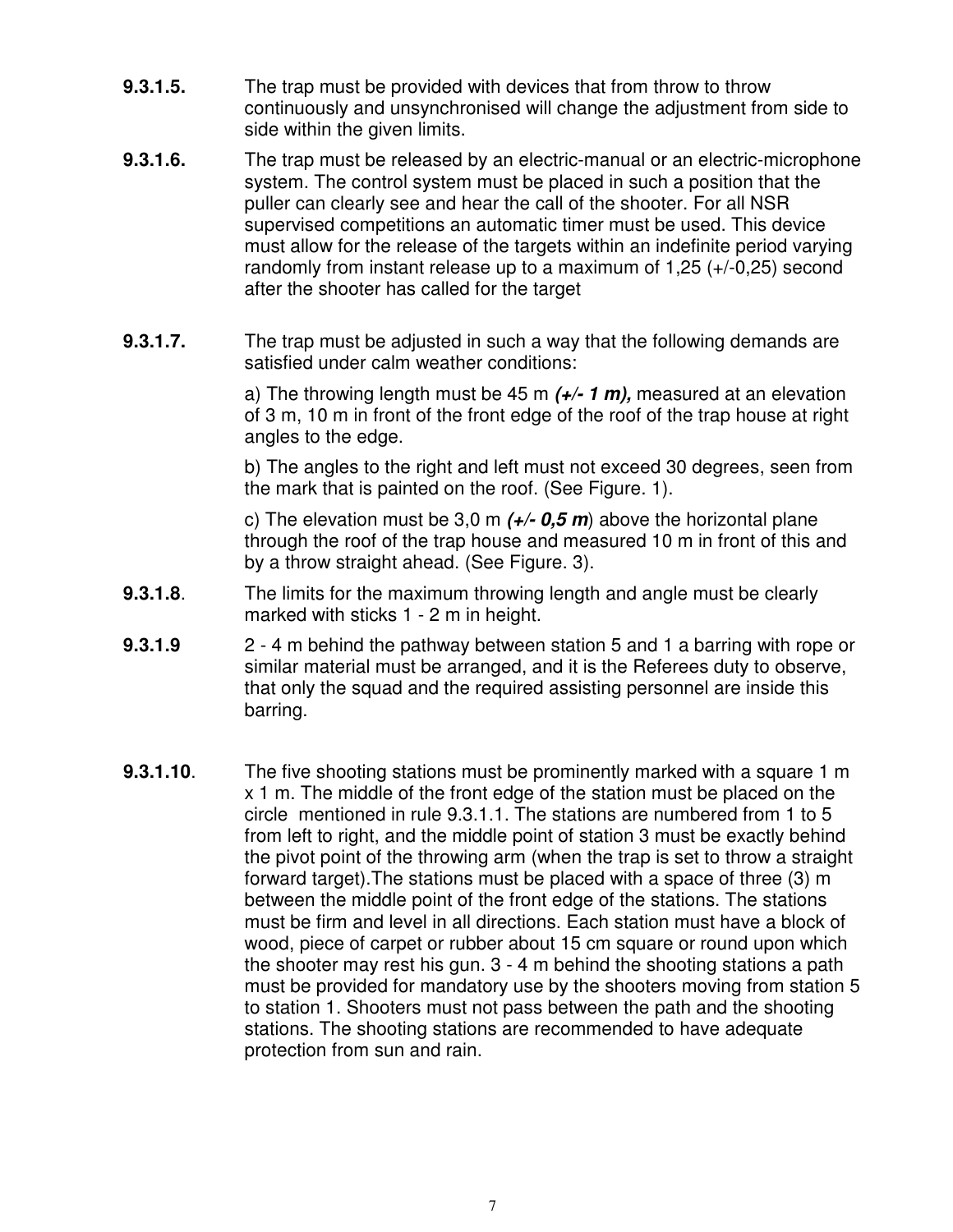#### **9.3.2 The Clay Target.**

#### **See ISSF Technical Rules for All Shooting Disciplines art 6.3.2.8 and 6.3.2.9**

#### **9.4 EQUIPMENT AND AMMUNITION**

#### **9.4.1 General:**

All devices, ammunition or equipment not mentioned in these rules, or which are contrary to the spirit of the ISSF Regulations and Rules are not permitted. The Jury has the right to examine the shooter's ammunition, arms and clothing at any time.

#### **9.4.2 Guns**

All types of smooth-bore shotguns, including semi-automatics, may be used provided their caliber does not exceed 12 gauge. Guns of smaller gauges than 12 gauge may be used.

- **9.4.2.1** Slings or straps on guns are prohibited.
- **9.4.2.2** Guns with magazines must have the magazines blocked so that it is not possible to put more than one (1) cartridge in the magazine.
- **9.4.2.3** Changing of properly functioning guns or parts of guns, including interchangeable chokes, is not permitted in the same round.
- **9.4.2.4** The addition of compensators and similar such devices fitted to gun barrels is prohibited in Nordic Trap. Ports in the barrel itself are acceptable providing they are installed by the original manufacturers.
- **9.4.2.5** Semiautomatic shotguns shall be equipped with a device that prevents empty shells being thrown at neighbouring shooters and disturbing them.

#### **9.4.3 Ammunition – General**

- **9.4.3.1** The length of the cartridge case after shooting must not exceed the standard specification of 70 mm. The shot charge must not exceed 24  $g$ (loading tolerance  $+$  0.5g). Pellets must only be spherical in shape, made of other material than lead, and not larger than 2.5 mm in diameter (+ 0.1 mm tolerance). Shots may be plated. Black powder, tracer, incendiary or other speciality type cartridges are prohibited.
- **9.4.3.2** No internal changes may be made which will give an extra or special dispersion effect, such as the inverse loading of components, crossing devices, etc.
- **9.4.3.3** The Referee or Jury Member may remove an unfired cartridge from the shooter's gun for inspection.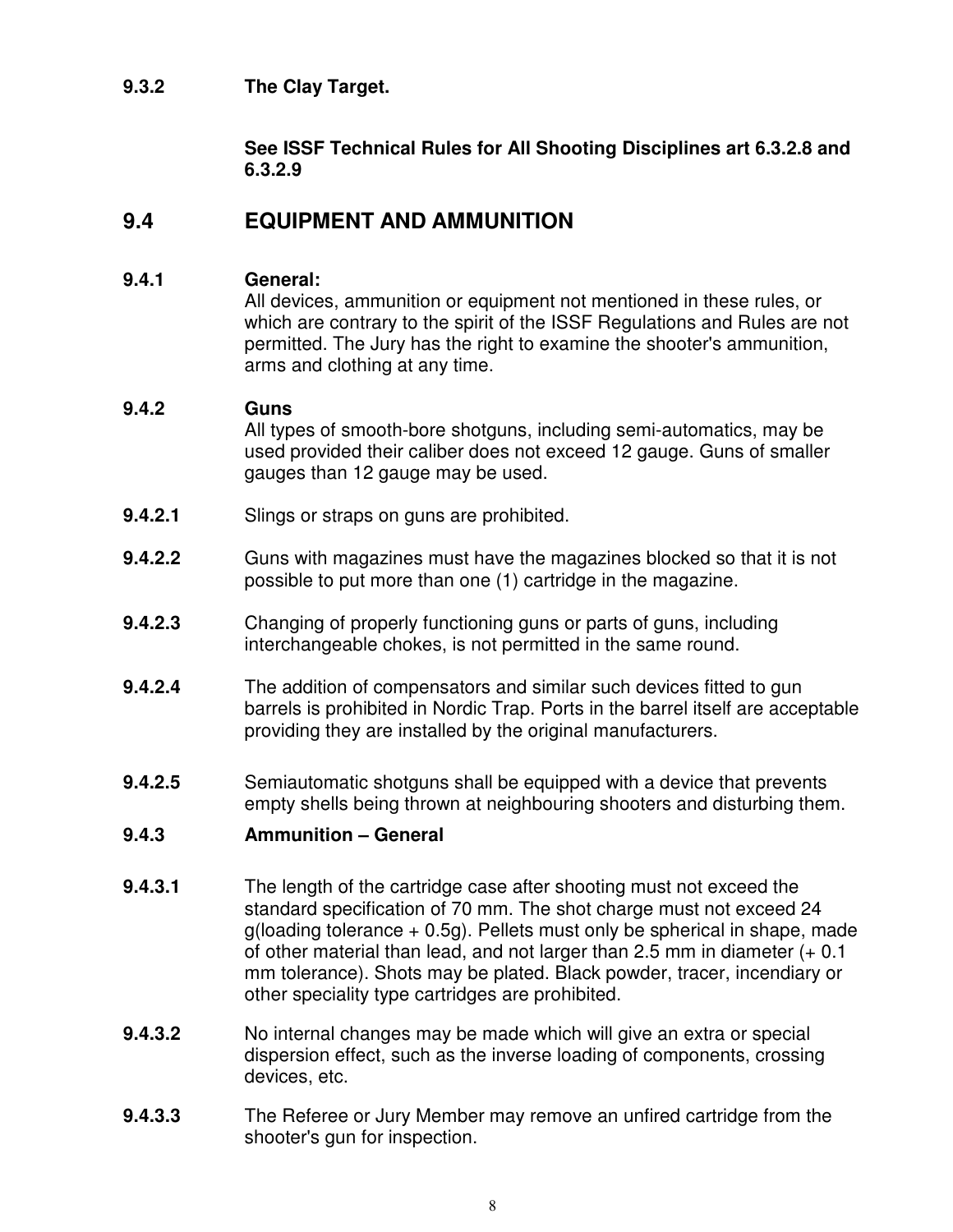#### **9.4.4 Clothing**

- **9.4.4.1** It is the responsibility of the competitor to appear on the ranges dressed in a dignified manner appropriate to a public event.
- **9.4.4.2** Sports trousers, training (warm-up) trousers and jackets, for men and women and similar sports blouses, skirts/dresses for women are allowed. Bermuda type shorts which have the bottom of the leg not more than 15cm above the centre of the knee cap are allowed. Shirts, T-shirts and similar garments without sleeves are not permitted.
- **9.4.4.3** Start (Bib) Numbers must be worn by all shooters, on their backs and above the waist, at all times while participating in official training or competition. If the Start (Bib) Number is not worn, the shooter may not commence/continue.
- **9.4.5** ALL SHOOTERS MUST ALSO COMPLY with the ISSF Eligibility and Sponsorship Rules (SECTION 4 of the ISSF "Official Statutes Rules and Regulations"). This Section covers the rules to compete in NSR supervised competitions and such matters as: Emblems, Sponsorship, Advertising and Commercial Marking of Clothing together with Controls and Sanctions.

## **9.5.0. COMPETITION OFFICIALS**

#### **9.5.1 Duties and functions of the jury**

- **9.5.1.1** To ascertain before the competition starts that the ranges and organization of the competition conform to the NSR regulations.
- **9.5.1.2** During the competition:
- **9.5.1.2.1** to supervise the competition
- **9.5.1.2.2** to ensure the correct application of the shooting regulations and to take decisions in all cases which are not provided for in these rules.
- **9.5.1.2.3** To examine the shooters, ammunition, gun and equipment at any time in the shooting area.
- **9.5.1.2.4** To make individual decisions in accordance with the spirit and intent of the NSR regulations and rules.
- **9.5.1.2.5** to make decisions regarding penalties and sanctions against these competitors who do not adhere to the rules and who conduct themselves in an unsportsmanlike manner.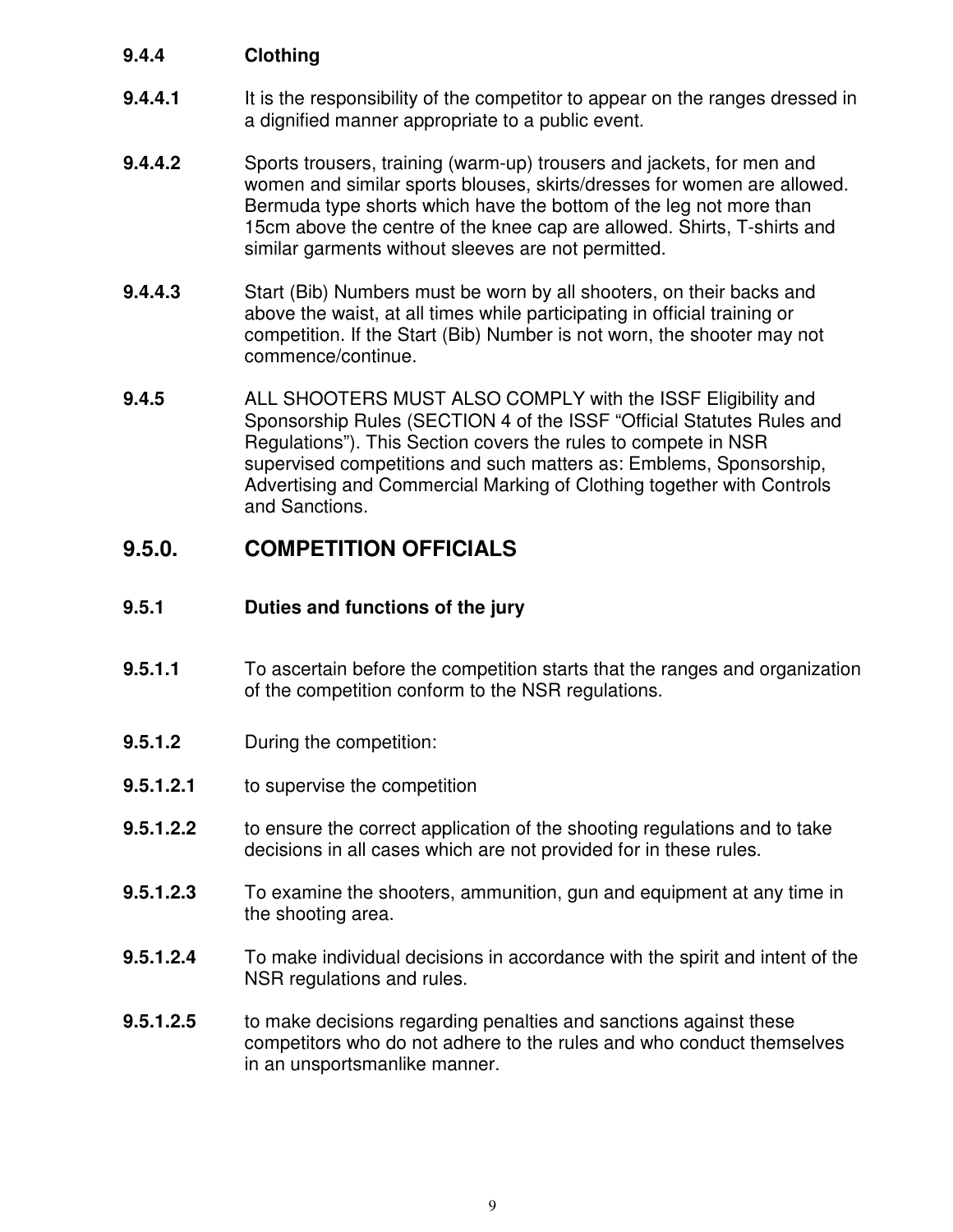**9.5.1.2.6** to deal with all protests which are submitted in accordance with the NSR regulations and rules, and to enforce the ISSF Eligibility rules regarding commercial markings on clothing and equipment.

#### **9.5.2 Chief Range Officer**

- **9.5.2.1** The Chief Range Officer is nominated by the Organizing Committee. He is responsible for all technical and logistic issues with regard to preparation and proper conduct of a competition.
- **9.5.2.2** The duties of the Chief Range Officer are the following:
- **9.5.2.2.1** to give instruction and to supervise preparation of the shooting ranges according to technical and safety requirements as described in the Technical Rules, relevant to the Shotgun championships events;
- **9.5.2.2.2** to give direction and supervise the preparation of auxiliary facilities such as gun and ammunition storage, technical service, means of communication between the shooting ranges, technical personnel etc.;
- **9.5.2.2.3** to give direction and supervise the preparation of clay targets for training and competition. Also to provide special targets filled with coloured powder for the Finals rounds.
- **9.5.2.2.4** to provide a metric scale which will weigh in decimals the shot charges and clay targets.
- **9.5.2.2.5** to provide instruments to check the dimensions of targets and shot.
- **9.5.2.2.6** to prepare practice shooting schedules as well as shooting programs for the competition including squadding list.
- **9.5.2.2.7** to prepare technical meetings for competition officials and team leaders as well as drawing of lots before the championship starts in cooperation and coordination with the jury.
- **9.5.2.2.8** to take decisions, with the Jury's agreement, regarding change of competition times and range allocations and interruption of the shooting on the ranges, for safety or other reasons.
- **9.5.2.2.9** to appoint, with the Organising committee's agreement, a chief of referees being recruited from a group of Referees nominated.
- **9.5.2.2.10** The Chief Range Officer performs all of the above mentioned duties in close cooperation with the Jury, Chief of Referees, the classification office and other staff members.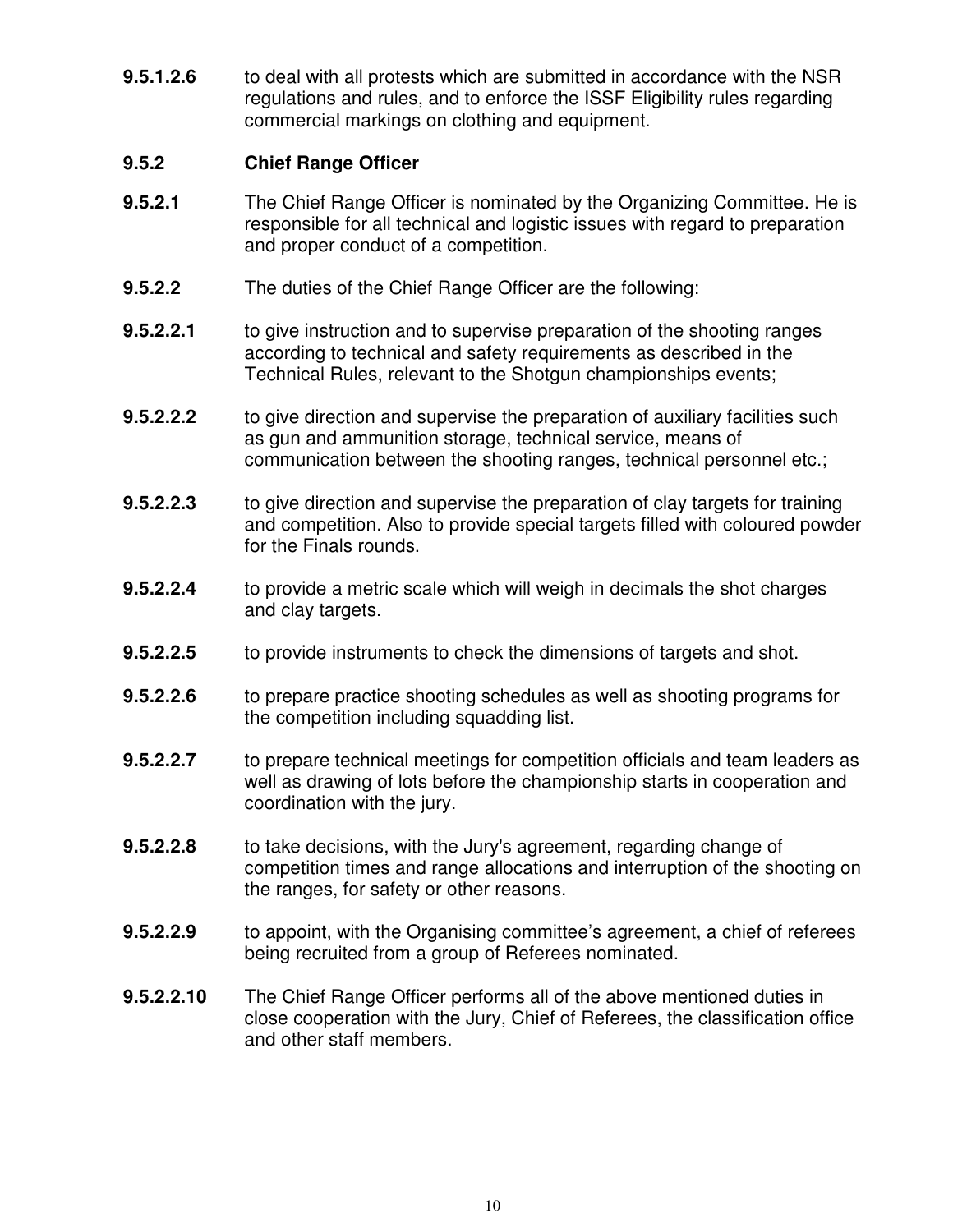**9.5.3 The Referees – Chief of Referees**

#### **9.5.3.1 Chief of Referees**

- **9.5.3.1.1** Supervises the Referees
- **9.5.3.1.2** Gives instruction and information to the Referees and Assistant Referees, on agreements concerning the organization and the procedures of the competition.
- **9.5.3.1.3** Prepares the schedules and assignments for the Referees.
- **9.5.3.1.4** Prepares the ranges for the current shooting event; Ensures that the traps are adjusted Ensures that all systems are functioning properly Ensures that all range equipment is on each range and properly placed, i.e., large scoreboard, seats for assistant referees, facilities for the shooters and official scoreboard keepers, etc.
- **9.5.3.1.5** Instruct operating staff regarding the traps, release systems etc. with particular regard to safety.
- **9.5.3.1.6** Make decisions in conjunction with the Jury, such as when and on which ranges a competitor who had to leave his squad to repair a gun malfunction or was declared **"ABSENT"** (see **9.6.1.2)**may be permitted to complete his round
- **9.5.3.1.7** To keep the Chief Range Officer informed of any difficulties arising, mechanical or other, on any of the shooting ranges.

#### **9.5.3.2 Referees**

- **9.5.3.2.1** The shooting must be conducted by a Referee with wide experience in Shotgun shooting and a thorough knowledge of shotguns. His main function is to make immediate decisions regarding **HIT** or **LOST** tagets. The Referee must also make decisions on disabled guns or malfunctions. The Referee may give warnings of of rule violations (yellow card) to shooters and must note such warnings on the official range score card. The Referee may not assess penalties or disqualification, which fall under the responsibility of the Jury.
- **9.5.3.2.2** The Referee must be assisted by three (3) Assistant who are usually appointed in rotation from among the shooters and preferably from those who have fired in the previous squad. The Organizing Committee may provide qualified Assistant Referees.
- **9.5.3.2.3** All shooters must serve in this function when designated.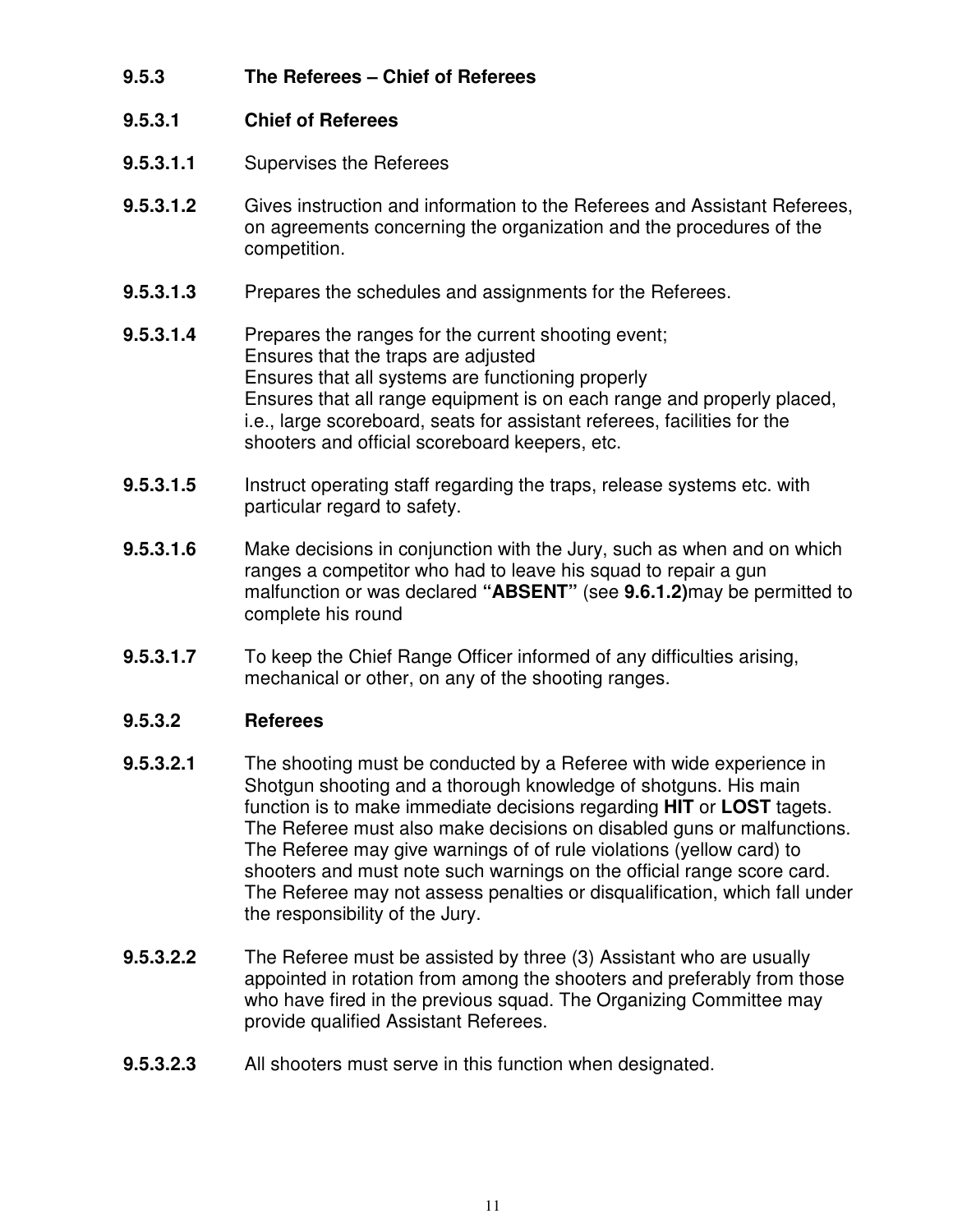- **9.5.3.2.4** If a shooter has been designated as an Assistant Referee and fails to present himself to give a plausible reason for refusing to serve or to provide an acceptable substitute, he must be penalized by the deduction of one (1) target from his final result for each such refusal. Subsequent refusals may result in disqualification from the competition.
- **9.5.3.2.5** The main duties of an Assistant Referee is to watch each target thrown and to give, immediately after a shot, a signal if he considers a target is **LOST**. He must observe carefully whether a target is broken before the shot is fired.
- **9.5.3.2.6** One of the Assistant Referees must be placed at each side of the range in a position that he can observe the whole shooting area. The third Assistant Referee must be positioned near the large range score board to ensure that the score keeper is posting the results correctly for each shot.
- **9.5.4** The Referee must make an immediate decision whether targets are **HIT** or **LOST**, whether a repeat target is to be thrown, whether there are irregular targets, or whether there are other deviations from the rules. If possible the Referee must call **NO BIRD** or give some other signal before the shooter fires. Irregular targets require an immediate and very accurate decision by the Referee.
- **9.5.5** A target declared **NO BIRD** by the Referee must always be repeated whether or not it had been hit by the shooter.
- **9.5.6** The Referee must always make the final decision himself. If any Assistant Referee is in disagreement, it is his duty to advise the Referee by lifting an arm or otherwise attracting his attention. The Referee must then arrive at a final decision.
- **9.5.7** In doubtful cases the Referee must consult the Assistant Referees before making a final decision.
- **9.5.8** The Referee's decision may be appealed in matters concerning the interpretation and application of the Rules. The Referee's decisions are final and no appeals are permitted in matters concerning **HIT**, **LOST** or irregular targets.
- **9.5.9** The Referee and the Assistant Referees, under the Jury's contol, ,are responsible for the application of the safety rules and the correct conduct of the competition.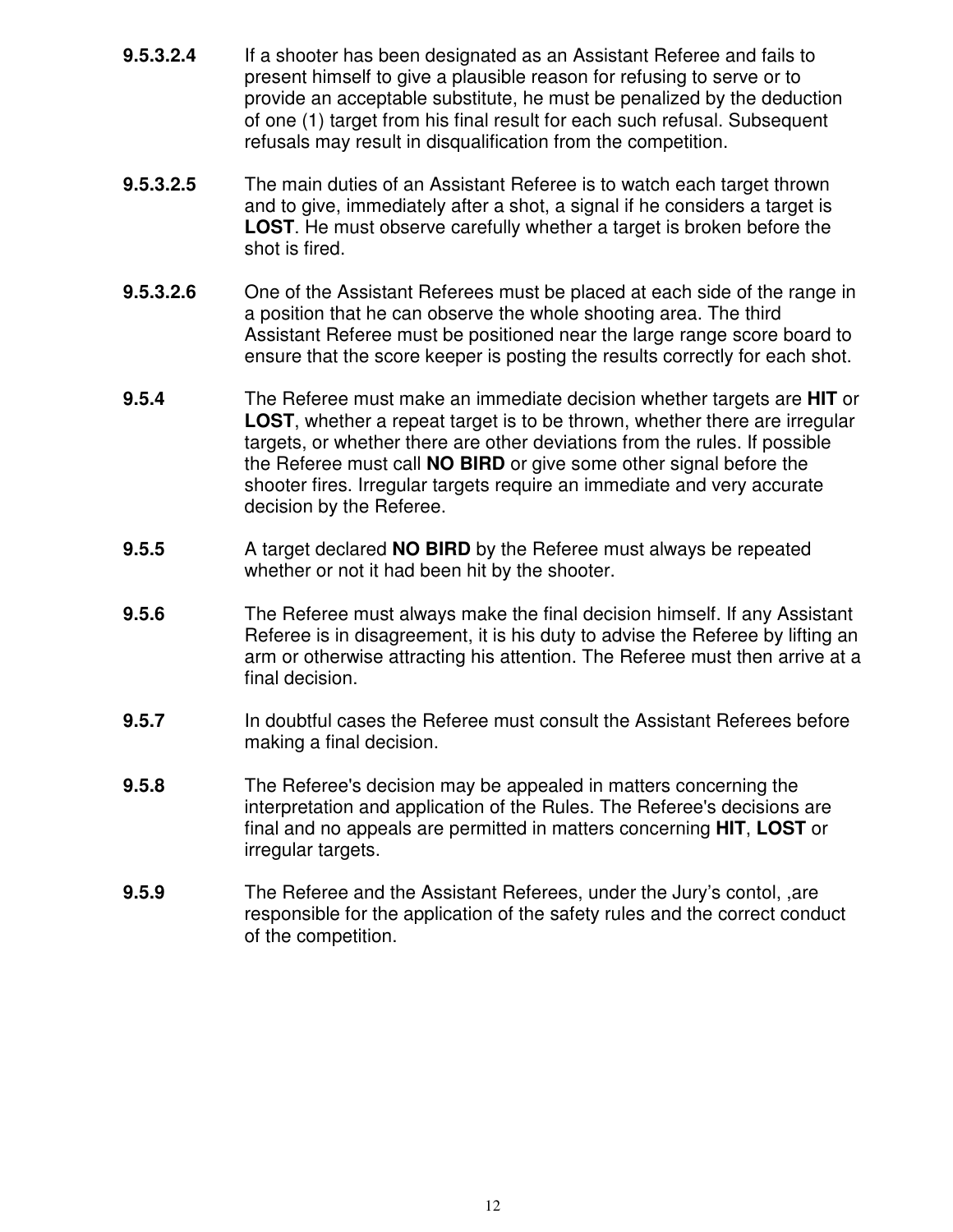## **9.6.0. SHOOTING EVENT PROCEDURES AND COMPETITION RULES.**

#### **9.6.0.1.5 Nordic Trap**

#### **9.6.0.1.5.1 Individual Men and Woman:**

The event consists of *150* targets (and a final round for the 5 best ranked shooters) for NSR Championships shot in *6 (six) (7 (seven*)) rounds of 25 targets each. They may be shot in two days with *75 + 75 (100*) targets, or in three days with  $50 + 50 + 50$  (75) targets.

The 5 best-ranked shooters shoot a final round of 25 targets.

#### **9.6.0.1.5.2 Team Men and Women:**

Team consists of three shooters per team. The team event result must be decided by the total results of the individual scores of the three teammembers over the *150* targets.

- **9.6.0.2** One day of official training must be provided.
- **9.6.0.3** The shooter must stand with both feet within the shooting Station boundaries.
- **9.6.0.4** A regular target is any unbroken target called by the shooter and released according to these Rules.
- **9.6.0.5** A broken target is any target which is not whole in accordance with **ISSF Rule 6.3.2.8 and 6.3.2.9.** The shooter receiving a broken target must repeat the shot at a regular target regardless of wheather it was hit or missed.

#### **9.6.1 Disciplinary regulations - Penalties for Rule violations see 9.9.3**

- **9.6.1.1** It is the responsibility of the shooter to be present on the proper Station at the proper time, with all necessary equipment and ammunition to complete the round, and ready to shoot.
- **9.6.1.2** If a shooter is not present on the station when his name is called, the Referee must have the shooter's number and name called out loudly three (3) times within one (1) minute. If the shooter does not appear within the three calls, the Referee must declare him **"ABSENT"** loudly. From that moment the shooter is declared **"ABSENT"** he must not be allowed to join the squad and shooting must begin without him. He may be permitted to shoot the missed round at a time and on the range decided by the Chief of Referees but the shooter must be penalized with a deduction of three (3) targets. The penalty must be deducted from the result of the make up round.
- **9.6.1.3** If a shooter arrives late for a competition and it can be proved that the lateness was due to circumstances beyond his control, the Jury must whenever possible give him the opportunity to take part without disruption of the overall shooting program. In this case the Chief Referee will determine when and where he will shoot and no penalty will be deducted.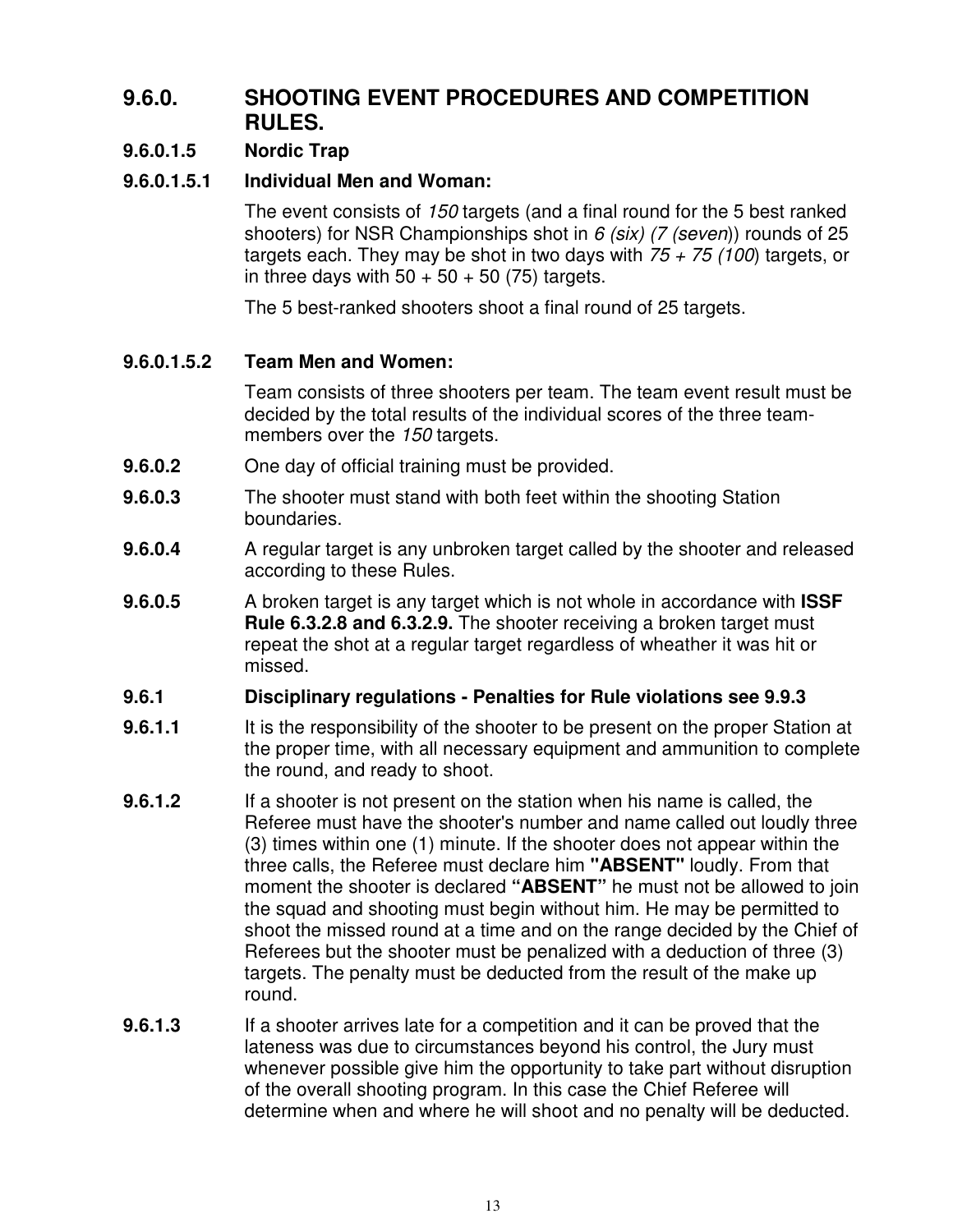- **9.6.1.4** A competitor who is declared **"ABSENT"** must present himself to the Chief of Referees before the squad has finished that round, and request permission to shoot the missed round. Failure to do so may result in disqualification from the competition.
- **9.6.1.4.1** If a shooter uses guns or ammunition which are not in accordance with **Rules 9.4.2** and **9.4.3** all targets fired at with such guns or such ammunition may be scored as **LOST**. If the Jury finds that the shooter has committed such a violation deliberately, it may disqualify him from the competition. If, however, the Jury finds that the shooter could not reasonably be aware of the fault and that he, through the fault, has attained no essential advantage, the Jury may decide to ignore the fault.
- **9.6.1.5** If the shooter leaves his squad for one of the reasons cited in Rule **9.8.4** or for other reasons specified in these Rules, he must be permitted to shoot the remaining targets at a later time.
- **9.6.1.6** If the shooter leaves his squad without one of the reasons cited in these Rules, or without a reason accepted and approved by the Referee, all remaining targets all remaining targets of the round must be scored as misses (LOST).
- **9.6.1.7** All other violations which are not included in the preceding rules **9.6.1.2, 9.6.1.4, 9.6.1.5, 9.6.1.6** or in other specific Rules, must be cause for a warning to be given the shooter who has committed them for the first time. Subsequent occurrences during the same round must each be penalized by one (1) target.
- **9.6.1.8** Unsportsmanlike conduct or deliberate attempt to evade the spirit of these rules may incor a warning, a deduction of target(s), or diqualification from the competition based on the decision of the Jury or Jyry of Appeal.

#### **9.6.8 Control of traps:**

**9.6.8.1** Target distances, angles and elevations must be controlled, approved and sealed by the Clay Target Jury before the start of the competition.

#### **9.6.9 Conduct of a Round of Nordic Trap**:

- **9.6.9.1** Squads which are composed of less than 5 official shooters in the drawing of lots may be filled with proficient shooters for the duration of the competition. These auxiliary shooters should have scores posted in normal manner on the large range score board and the official scorecard in order to provide continuity. However, their names or nationality must not be listed in any document.
- **9.6.9.2** Immediately before the first round of each day is started there must be thrown one (1) trial target.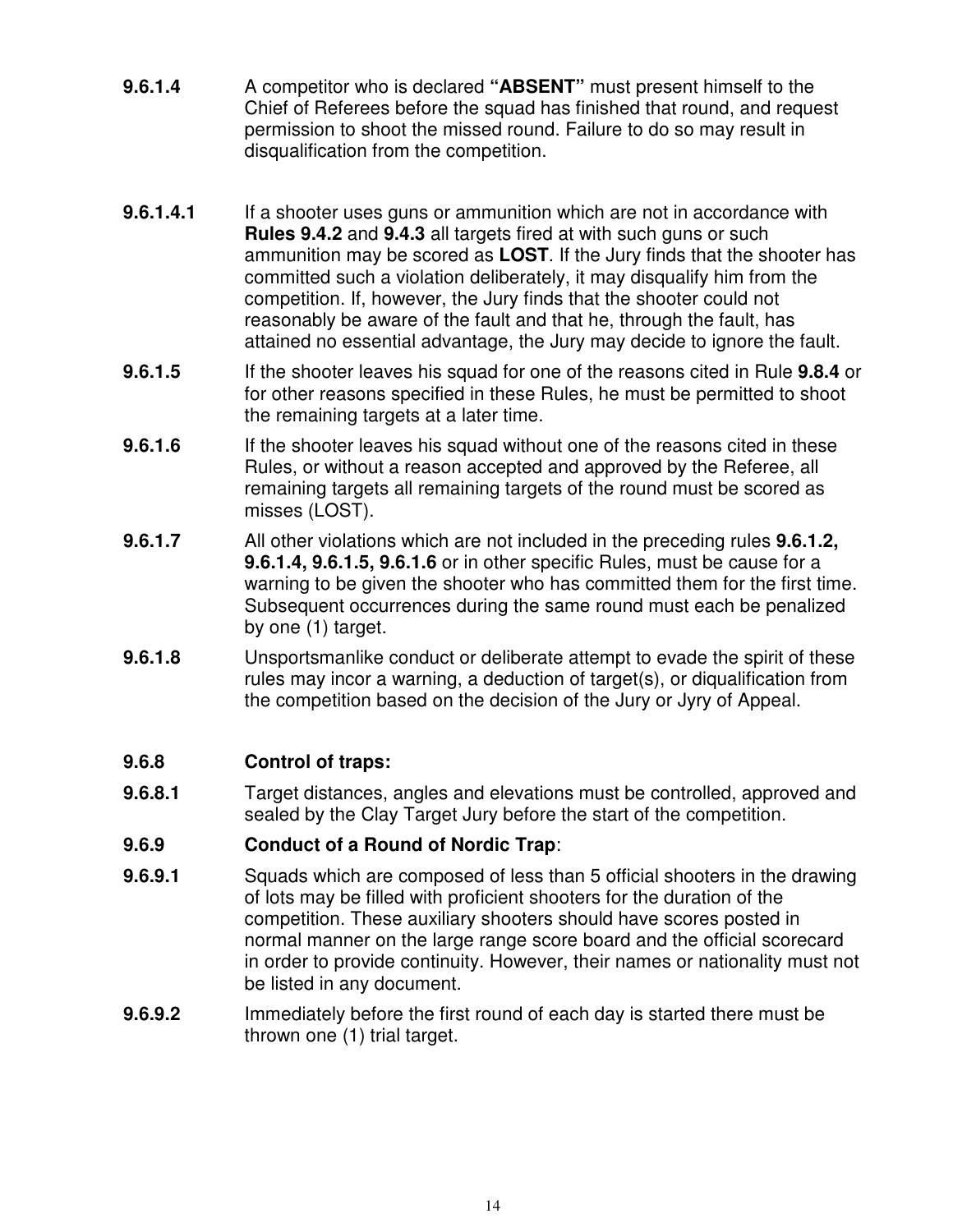- **9.6.9.3** At the beginning of each round the shooters must take positions on stations 1 to 5 in the sequence which is indicated in the starting list. The Referee must control that everyone in the squad is present and positioned on the right station. Hereafter trial shots may be fired, but only in the first round of each day.
- **9.6.9.4** The shooting is accomplished in such a way that the shooters will shoot in sequence. The shooter on station 1 begins, and when he has shot at a regular target the shooter on station 2 proceeds etc. etc.
- **9.6.9.5** The shooter must, when he has positioned himself on the station, prepare his shooting by loading his gun. It is only allowed to load with one (1) cartridge. The shooter must under no conditions close the gun, before the shooter before him has shot at a regular target, or the Referee has indicated that he is allowed to shoot.

#### **9.6.9.6 Ready Position**

- **9.6.9.6.1** Until the target appears the competitor must stand in the ready position with both feet within the shooting station boundaries, holding the gun with both hands (see Figure 4). The gun stock must be in contact with the body of the shooter with the toe of the stock on or below the marking tape (see Figure 4) and must remain in that position until the target appears.
- **9.6.9.6.2** No prolongation of the gun butt is permitted. To aid the Referee in controlling the position of the gun, a marker tape 25-30 cm long and 2-3 cm wide must be permanently affixed (see Figure. 4) on the right side of the outer garment (left side for left handed shooters) below the tip of the elbow. The outer garment is any shooting coat, vest, sweater, shirt, etc. which is worn by the shooter and visible to the Referee and Jury during the shooting.



Figure 4. Ready Position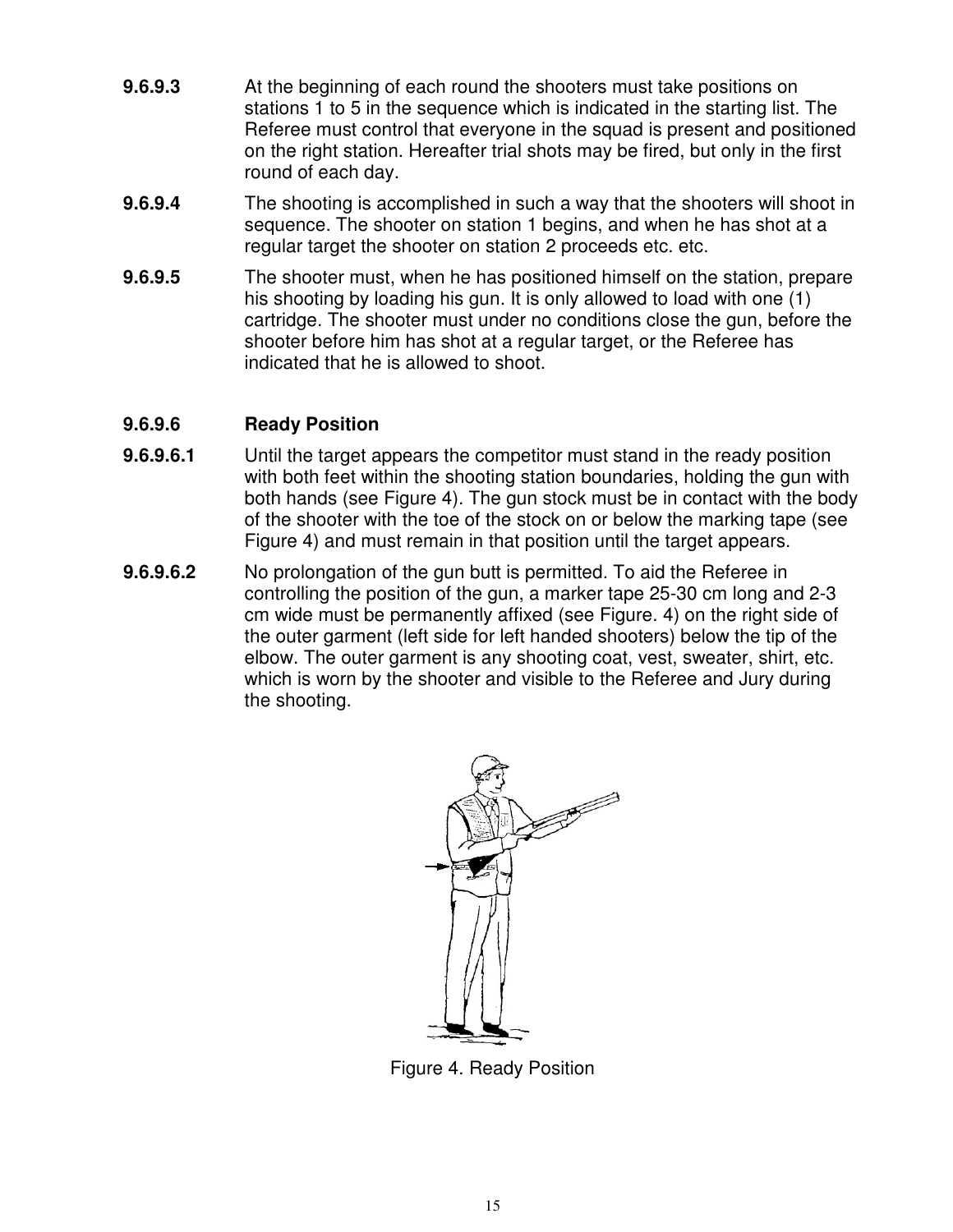- **9.6.9.6.3 The correct position of the Marker Tape must be checked as follows**
- **9.6.9.6.3.1** any pockets of the outer garment must be empty.
- **9.6.9.6.3.2** the trigger arm, touching the body, must then be bent into the fully closed upward angled position with no upward lift of the shoulders.
- **9.6.9.6.3.3** the Marker Tape must be affixed permanently, horizontally below the tip of the elbow (see Figure 4). An indelible mark must be made on the shooting vest below the Marker Tape.
- **9.6.9.6.3.4** All illegal markers will be required to be properly positioned and subjected to re-check.
- **9.6.9.7** When the shooter is ready to fire, he must call crisply and loudly "PULL", "LOS", "GO", or some other signal or command, after which the target must be thrown within an indefinite period varying randomly from instant release up to a maximum of 1.5 seconds (see 9.3.1.6).
- **9.6.9.8** A shooter must position himself, load his gun and call for his target within 10 seconds after the shooter to his left has fired at a regular target or after the Referee has given the signal to "**START**". In case of non-compliance with this time limit, the penalties provided in ISSF Rule 9.6.1.7. will be applied.
- **9.6.9.9** When a shooter has called for his target it must be released within a time not exceeding 1.5 seconds. (Rule 9.3.1.6.).
- **9.6.9.10** If a target is not released within the proper time (0-1.5 seconds) after the shooter's call, the shooter may refuse the target by changing his ready position (lowering the gunstock from the marking tape and opening the gun). It is not allowed to follow or point with the gun at a target released "too early" or "too late" without shooting. Rule 9.6.1.7 will apply.
- **9.6.9.11** Only one (1) shot is allowed for each target.
- **9.6.9.12** When the five shooters on the squad have shot at five (5) regular targets from the same station, the Referee must command "CHANGE", and the shooter on stand one (1) will move to stand two (2) etc. the shooter on stand five (5) will move to stand one (1). The shooting continues with the first shooter on the squad according to the starting list, i.e. the shooter now standing on stand two (2) etc.
- **9.6.9.13** No shooter may disturb other shooters or competition officials during the shooting or when changing from one shooting station to another.
- **9.6.9.14** If the shooting in a round is interrupted for more than 5 minutes because of a technical malfunction that is not the fault of a shooter, the squad must be allowed to view one (1) regular target before the competition resumes. A shooter may also ask to have one trial target thrown after each irregular target, (See rule 9.6.9.2.)
- **9.6.9.15** When the squad has terminated the round, the shooters must not leave the range until the Referee has controlled and announced the result, and pointed out the shooters who will serve as Assistant Referees in the next round.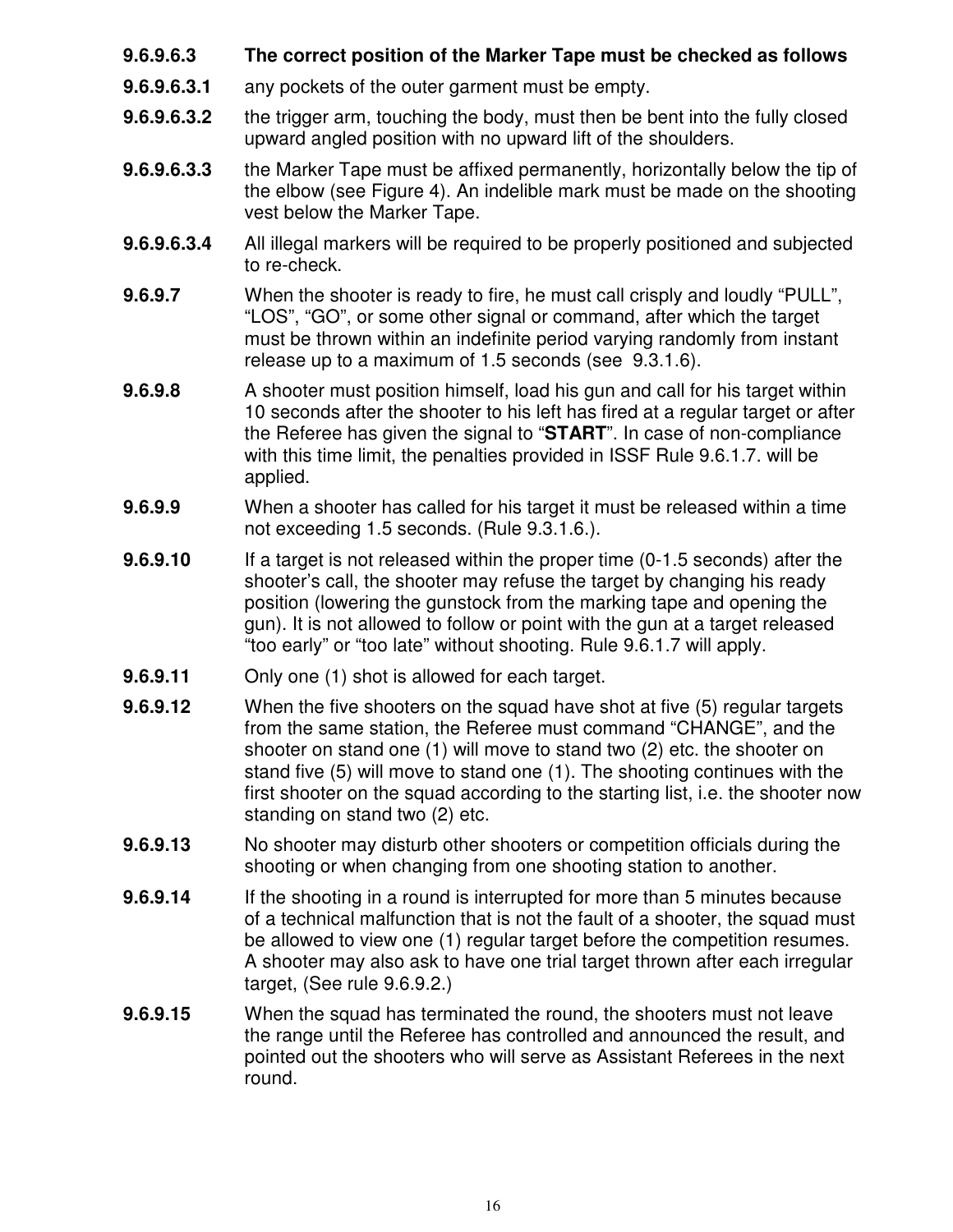#### **9.6.10. Regular / Irregular target:**

- **9.6.10.1** A regular target is any unbroken target called by the shooter and released according to these rules.
- **9.6.10.2** Any target flying along a path other than that specified in rule 9.3.1.7. in angle, elevation and distance must be considered irregular.
- **9.6.10.3** A broken target is any target, which is not whole in accordance with Rule 9.3.2. The shooter receiving a broken target must repeat the shot on a regular target regardless of whether he hit or missed it.

#### **9.6.11 HIT - LOST target:**

- **9.6.11.1** A target is declared **"HIT"** when it is thrown and shot at according to the Rules and at least one visible piece is broken from it.
- **9.6.11.2** A target is declared "**LOST**" when:
- **9.6.11.2.1** It is not hit during the flight.
- **9.6.11.2.2** It is only "dusted" and no visible piece is broken from it.
- **9.6.11.2.3** The shooter does not fire at a regular target for which he has called.
- **9.6.11.2.4** The shooter is not able to fire his gun, because he has not released the safety, has forgotten to load or has failed to cock his gun.
- **9.6.11.2.5** A malfunction of the gun or the ammunition occurs and the shooter opens the gun or touches the safety before the Referee has examined the gun. (See Rule 9.8.1).
- **9.6.11.2.6** It is the third (3<sup>rd</sup>) or subsequent malfunction of the gun or the ammunition for the same shooter in a 25 target round. (See Rule 9.8.5.2.)
- **9.6.11.2.7** The shooter does not fire for any other reason.

#### **9.6.12. NO BIRD:**

- **9.6.12.1** A **NO BIRD** target is one which is not thrown according to these Rules. The **NO BIRD** decision is always the Referee's responsibility.
- **9.6.12.2** A target declared **NO BIRD** by the Referee must always be repeated, whether the shooter has fired or not and regardless of whether or not the target was hit.
- **9.6.12.3** If a target is declared **NO BIRD** another target must be thrown according to the following conditions:
- **9.6.12.4** Another target must be thrown **WHETHER OR NOT THE SHOOTER HAS FIRED** when:
- **9.6.12.4.1** A "broken target" or an irregular target emerges.
- **9.6.12.4.2** Two or more targets are thrown simultaneously from the same range.
- **9.6.12.4.3** The target is of a distinctly different colour from that of the others used in the competition and training.
- **9.6.12.4.4** A shooter fires out of turn.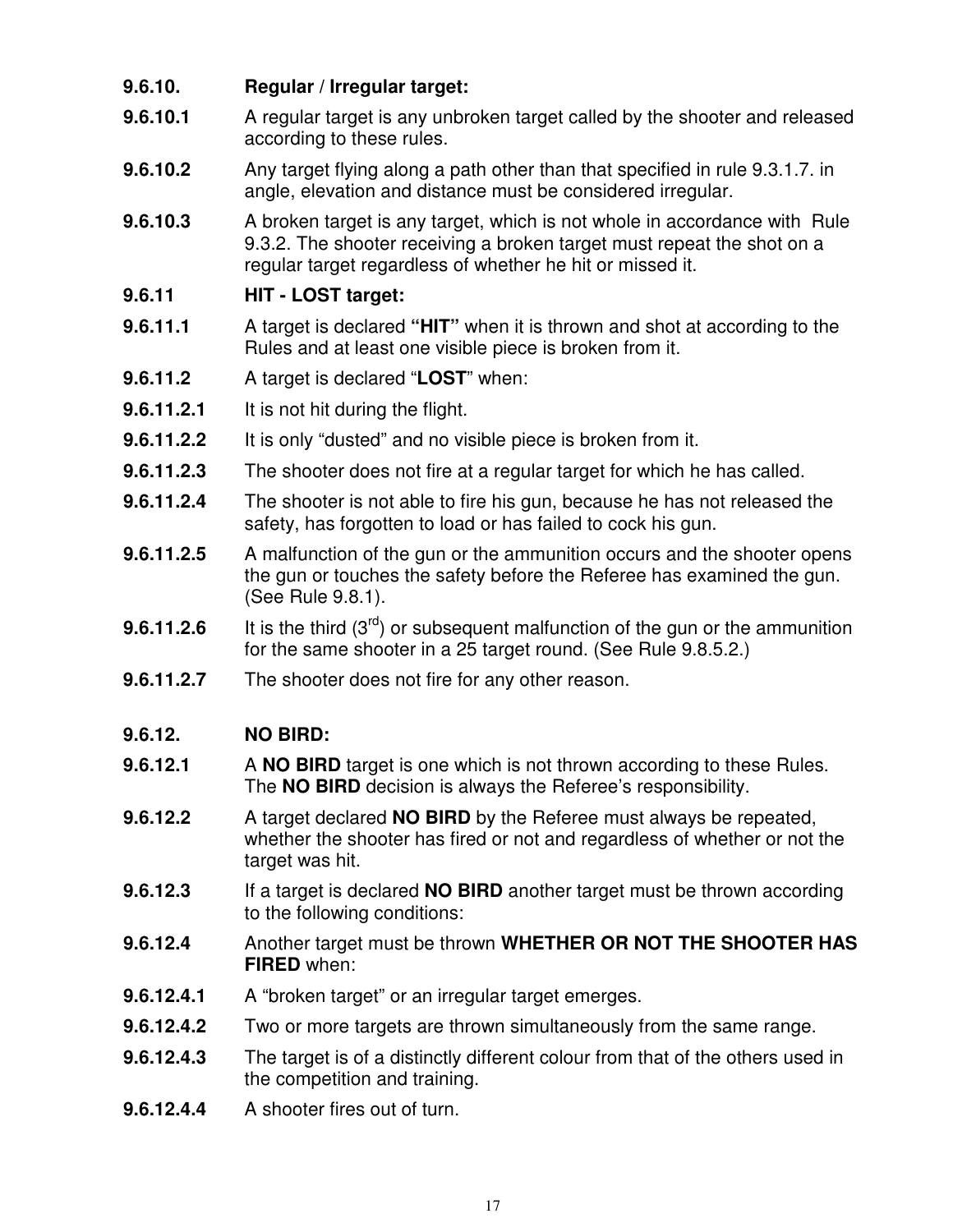- **9.6.12.5** A repeat target may be thrown **PROVIDED THE SHOOTER HAS NOT FIRED** when:
- **9.6.12.5.1** The target is thrown before the shooter calls.
- **9.6.12.5.2** The target is not thrown immediately after the call and, the shooter refuses it by changing his ready position. (See Rule 9.6.9.10.)
- **9.6.12.6** Another target must be thrown **EVEN IF THE SHOOTER HAS FIRED** when:
- **9.6.12.6.1** The shooter has been visibly disturbed.

**Note:** Targets and target pieces from neighbouring ranges are not disturbing elements, unless they hit the shooter, or are very close hitting him or his gun.

- **9.6.12.6.2** Another shooter has fired at his target.
- **9.6.12.6.3** The Referee is unable, for any reason whatsoever, to rule whether the target is **HIT**, **LOST** or **NO BIRD**. In this case, before making a final decision, the Referee must consult the assistant Referees.
- **9.6.12.6.4** When the shooter's turn comes and he discharges a shot involuntarily before he has called for his target. Accidental discharges may be cause for penalty or disqualification from a competition for unsafe gun or gun handling.

## **9.7.0. PRE-MATCH ADMINISTRATION (SQUADDING)**

- **9.7.1** Shooters and Team Officials must be informed of the exact shooting time schedules and allocated firing positions within the squads no later than 12:00 hours the day preceeding the competition. This also applies for official practice.
- **9.7.2** Team officials must submit final entries with thename of the shooters for individual and/or team event to the Organizing Committee at least two (2) days before the start of the event (see ISSF rule 3.7.6.3).
- **9.7.3** If it should become necessary to change the shooting schedule, the shooters must be informed no later than 17:00 hours on the day preceeding yhe competition or the official practice. This rule also applies in the case of eliminations.
- **9.7.4** If a shooter has fired his first shot in the competition and must withdraw, he may not be replaced. This rule must also apply for competitions composed of several parts or carried out over several days.
- **9.7.5** It is the shooters responsibility to be on the proper station at the right time and with sufficient ammunition and the necessary equipment.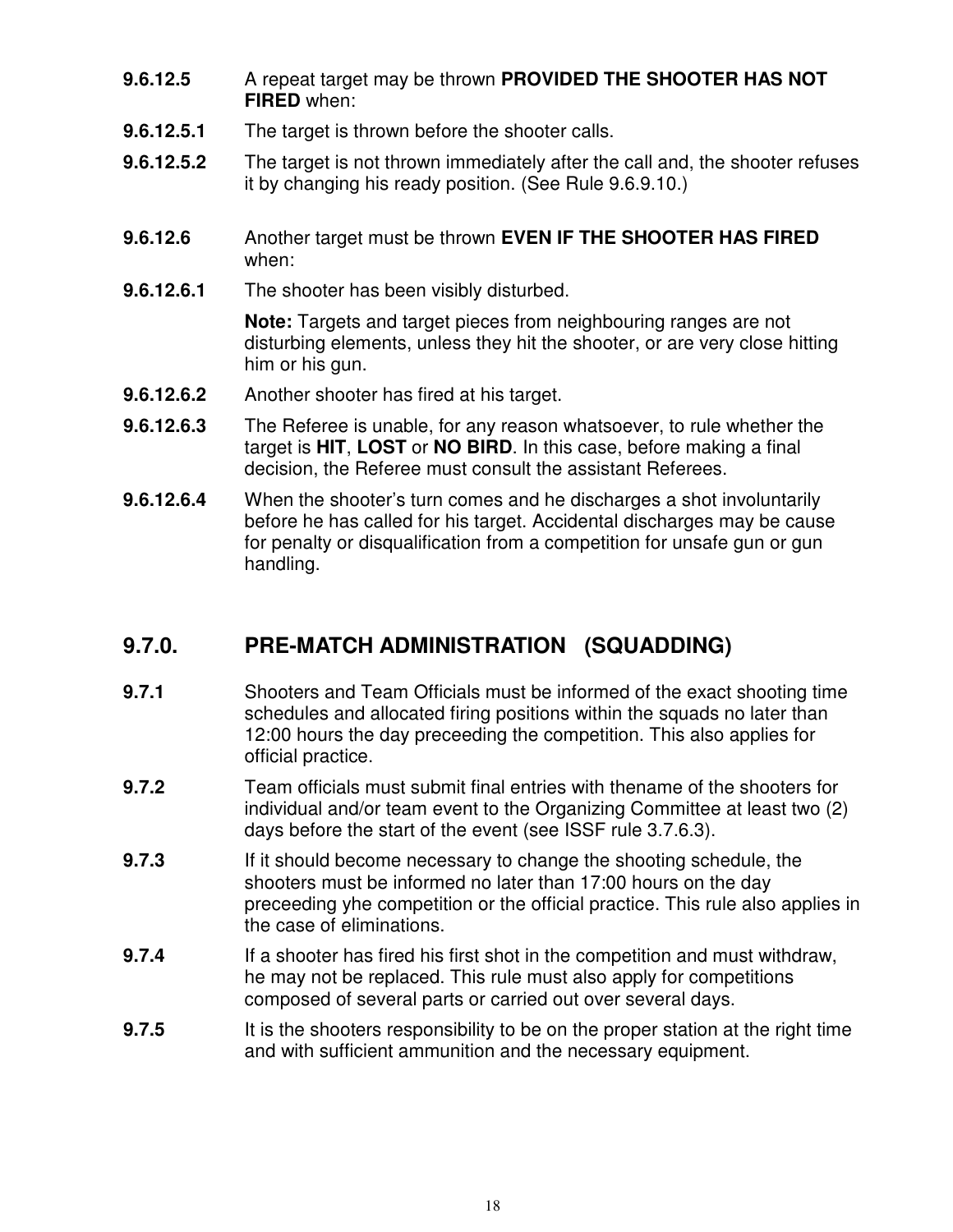**9.7.6** Once shooting has been started it must continue without interruption according to the program, except for mechanical breakdown. Only the Chief of Referees may interrupt the shooting, with the Jury's approval, in the event of heavy rain or storm.

#### **9.7.7 Shooting order - Squadding**

- **9.7.7.1** A squad normally consists of 5 shooters except when the drawing does not permit an even distribution.
- **9.7.7.2** In NSR supervised competitions, the drawing for the qualification rounds must be made so that the shooters of each country are distributed in such a way that no squad will contain more than one (1) shooter from each nation.
- **9.7.7.3** The allocation of shooters to firing points and and shooting schedule must be done by the drawing of lots.
- **9.7.7.4** The random selection of ranges and the division of the rounds must be made under the supervision of the Technical Delegate(s), with a computer program suited for this purpose.
- **9.7.7.5** The shooting order of the squads and within the squads must also be changed from day to day by the Organizing Committee under the supervision of the Jury. This can be by either having the squads and members of each squad shoot in reverse order, or by splitting the squads.

## **9.8.0. MALFUNCTIONS**

**9.8.1** In the event of misfire due to any reason, the shooter must remain standing with the gun pointing to the target flight area without opening the gun or touching the safety until the Referee has inspected the gun.

#### **9.8.2 Disabled Shotguns and Malfunctions**

- **9.8.2.1** A Shotgun must be considered disabled if:
- **9.8.2.1.1** it cannot be fired safely
- **9.8.2.1.2** it fails to fire
- **9.8.2.1.3** it fails to eject due to a mechanical defect
- **9.8.2.2** The following are not considered malfunctions:
- **9.8.2.2.1** faulty manipulation by the shooter
- **9.8.2.2.2** failure to place a cartridge in the correct chamber of the gun
- **9.8.2.2.3** empty shell in the chamber
- **9.8.2.3** Decisions on disabled shotguns or malfunctions must be made by the Referee (see Rule 9.5.3.2.1).

#### **9.8.3 Ammunition**

The following are considered ammunition malfunctions when the firing pin indentation is clearly noticeable and: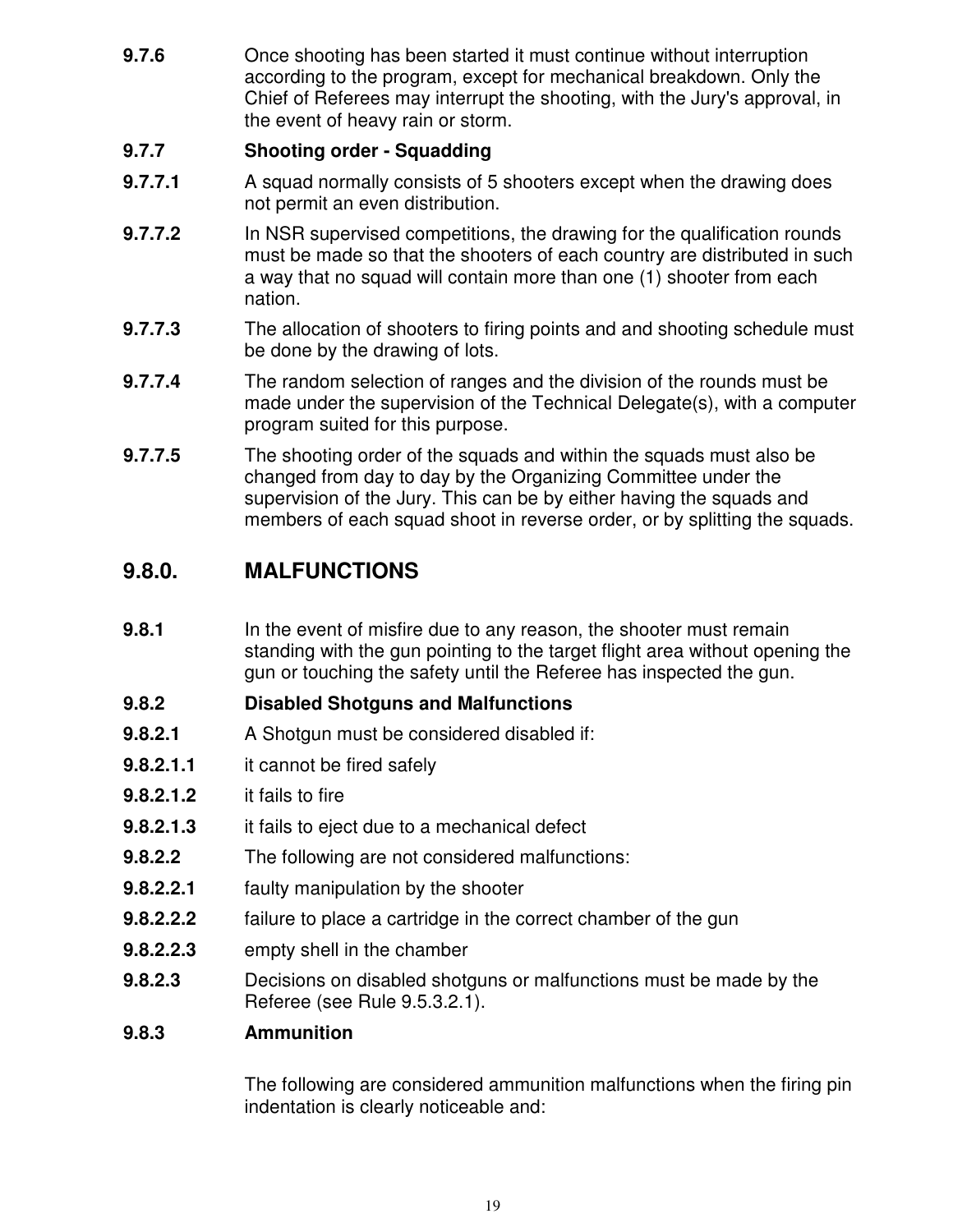- **9.8.3.1** only the primer fires or shows indications of indentation
- **9.8.3.2** the powder charge is omitted
- **9.8.3.3** the powder charge is not ignited
- **9.8.3.4** some components of the load remain in the barrel
- **9.8.3.5** Cartridges of the wrong size are not considered defective ammunition. (Placing a 20 or 16 gauge cartridge into a 12 gauge gun is dangerous and may subject the individual to penalties for careless gun handling).

#### **9.8.4 Actions after Malfunctions are Declared**

- **9.8.4.1** If the Referee decides that the disabled gun or malfunctioning of gun or ammunition is not the fault of the shooter, and that the gun is not repairable quickly enough, the shooter may use another approved gun if it can be obtained within three (3) minutes after the gun has been declared disabled.
- **9.8.4.2** or, the shooter may after obtaining the permission of the Referee, leave the squad and finish the remaining targets of the round at a time determined by the Chief of Referees.

#### **9.8.5 Number of Malfunctions Allowed**

- **9.8.5.1** The shooter is allowed a maximum of two (2) malfunctions per round whether or not he has changed his gun or ammunition.
- **9.8.5.2** Any regular target on which any additional malfunction of gun or ammunition occurs will be declared **LOST** whether or not the shooter attempted to fire.

## **9.9.0 RULES OF CONDUCT FOR SHOOTERS AND TEAM OFFICIALS**

Rules of conduct deals with discipline on the shooting station, infringement of Rules or safety regulations. In case of rule violations, warnings (yellow card) may be given by a Jury Member, Referee or Range Officer. Penalties, deduction of points or targets etc., and disqualification may be imposed by the Jury or Jury of Appeal.

- **9.9.1** Each team must have a Team Leader who is responsible for maintaining discipline within the team. A shooter may be appointed as a Team Leader. The Team Leader must cooperate with range officials at all times in the interest of safety, efficient operation of the competition and good sportsmanship. A Team Leader is responsible for all official affairs concerning the team.
- **9.9.1.1** It is the responsibility of Team Leaders to be thoroughly familiar of the Rules and the program. Team leaders are further responsible for seeing that their shooters present themselves at their shooting stations at the proper time with proper equipment. If a team is small and does not have a non-competing leader, one of the shooters should be designated as Team Leader before the competition begins.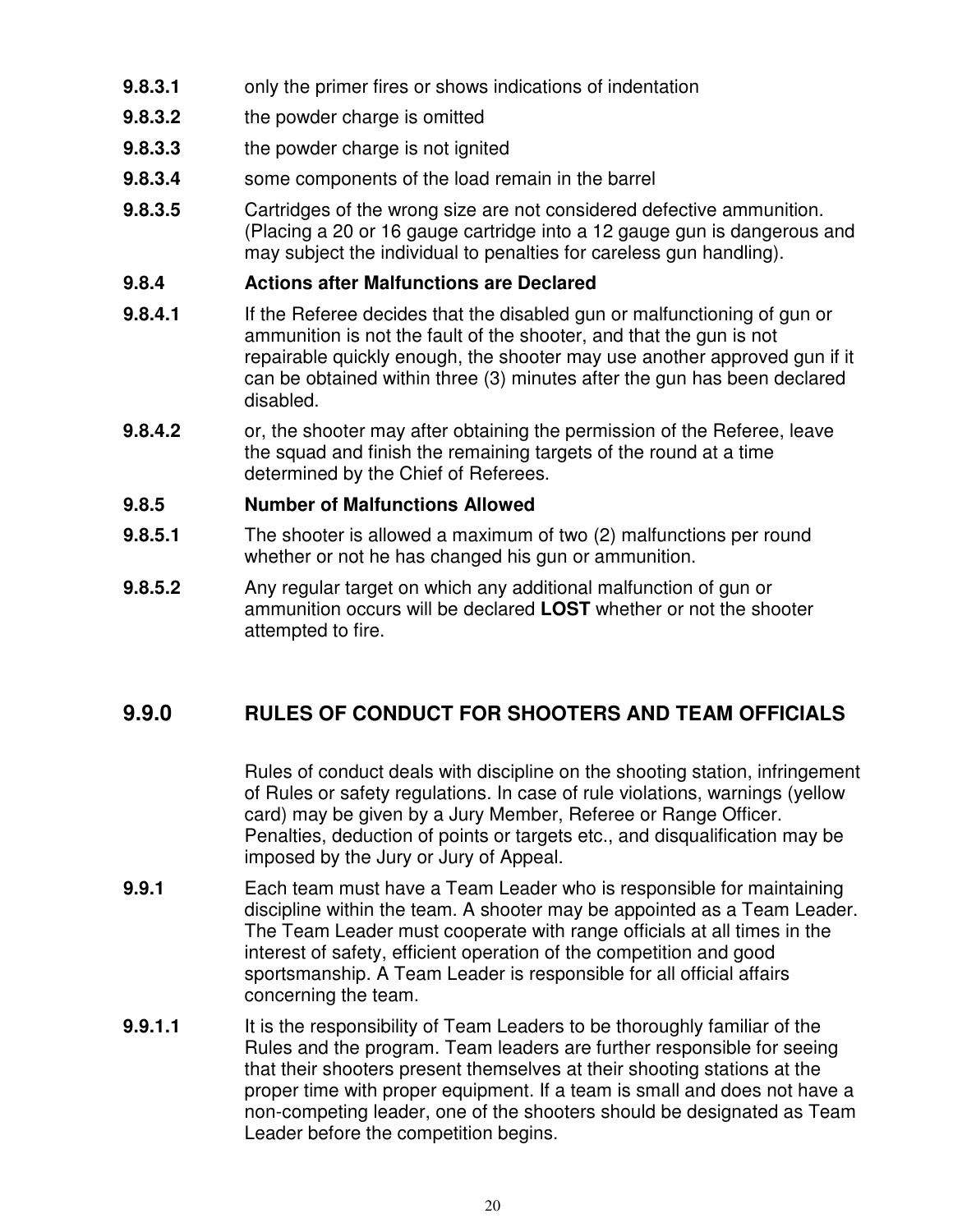#### **9.9.1.2 The Team Leader has the responsibility of**

- **9.9.1.2.1** completing the necessary entries with accurate information and to submit them to the appropriate officials within the designated time limit.
- **9.9.1.2.2** checking the scores and filing protests, if necessary.
- **9.9.1.2.3** checking preliminary and official bulletins, scores and announcements.
- **9.9.1.2.4** receiving official information and requests and passing them on to team members.
- **9.9.2** Coaching is not allowed in NSR supervised competitions while the shooter is in the shooting area. Trainers and coaches are not permitted inside the shooting areas.
- **9.9.2.1** If a team official wishes to speak with a team member in the shooting area, the team official must not contact the shooter directly or talk with the shooter. The team official must obtain permission from the Referee or Jury Member, who will call the shooter off the shooting area.
- **9.9.2.2** If a team official or shooter violates the rules concerning coaching, a warning must be issued the first time. In repeated cases one (1) target must be deducted from the shooters score and the team official must leave the vicinity of the shooting range.

#### **9.9.2.3 Sound Producing Equipment**

Only sound reducing devices may be used. Radios, tape recorders, or any type of sound producing or communication systems are prohibited during competitions and official training.

- **9.9.2.4** The use of **mobile telephones**, walkie-talkies or similar devices by competitors, coaches and team officials within the competition area or in hearing distance of the competition area, is prohibited. All mobile telephones must be switched OFF.
- **9.9.2.5** Smoking is prohibited on the ranges including the spectator area.
- **9.9.3 Penalties for Rule violations –** Disciplinary Regulations see 9.6.1

In case of violations of the rules or instructions of Referees or the Jury, the penalties may be imposed on the shooter as follows:

- **9.9.3.1** An official warning expressed by a Jury member, Referee or Range Officer showing a yellow card with the word "**WARNING**". This must be recorded on an Incident Report and noted on the Range Register by the Jury member.
- **9.9.3.1.1** A warning to the shooter must be **expressed in terms** that will leave no doubt that it is an official **WARNING** and the yellow card must be shown. However, it is not necessary to precede other penalties with a warning.
- **9.9.3.2** Deduction of points from the score, expressed by a Jury member showing a green card with the word **DEDUCTION**. This must be recorded on an Incident Report and noted on the Range Register by the Jury member.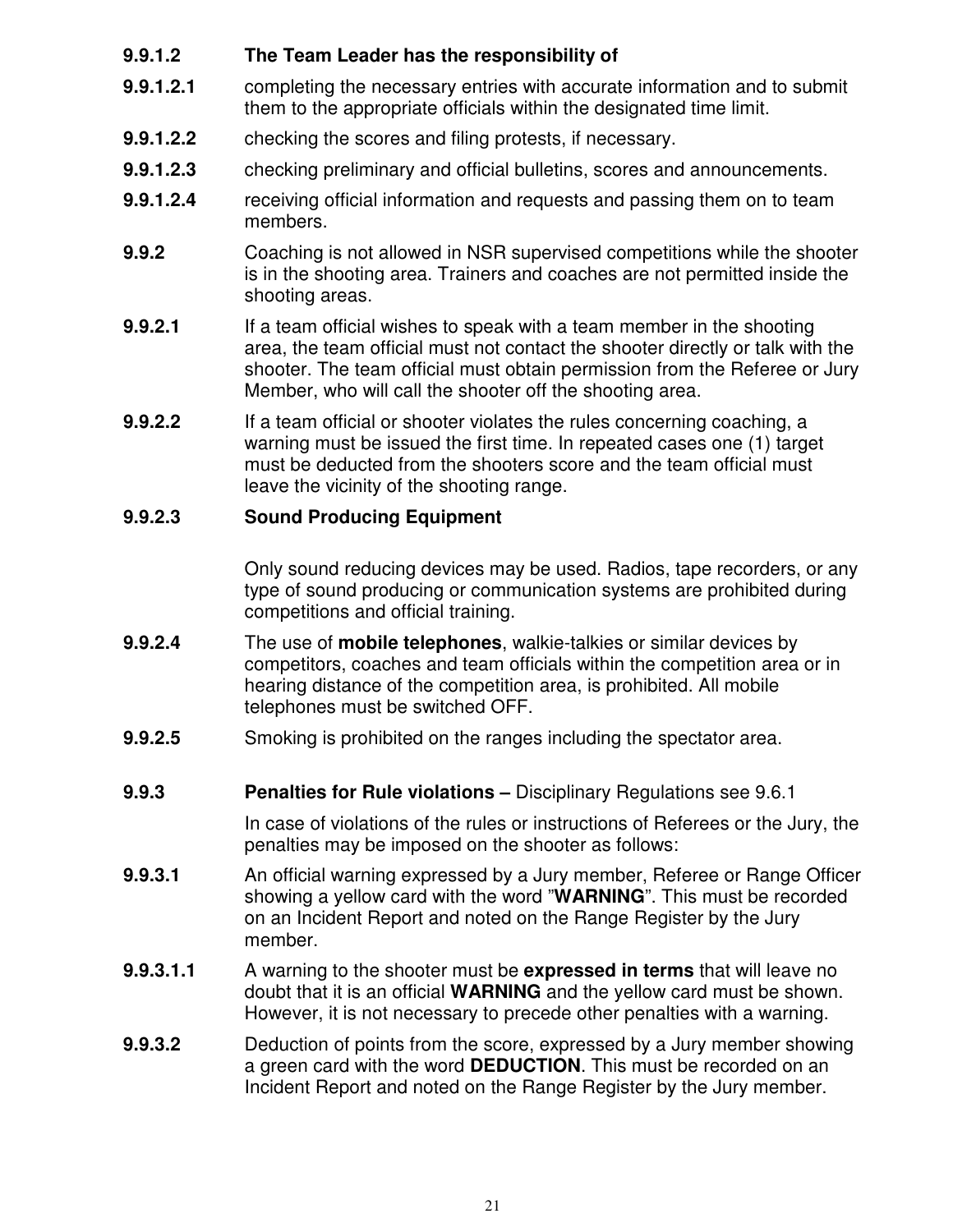- **9.9.3.3** Disqualification, expressed by a Jury member showing a red card with the word **DISQUALIFICATION**. A Disqualification may only be given by decision of a majority of the Jury.
- **9.9.3.3.1** In the case of a **disqualification in the Final** the shooter will be ranked an the last place of the participating finalists and may retain his qualification score.
- **9.9.3.4** The size of the cards should be approximately 70 mm x 100 mm.

#### **9.9.3.5 Infringements should normally be graded by the Jury.**

- **9.9.3.5.1** In the case of **open violations** of the Rules (guns, clothing, position, coaching etc) an official **WARNING** must first be given so that the shooter may have the opportunity to correct the fault. If the shooter does not correct the fault within the stipulated time, one (1) target must be deducted from his score. If the shooter still does not correct the fault, disqualification must be imposed.
- **9.9.3.5.2** In the case of **concealed violations** of the Rules, when the fault is deliberately concealed, disqualification must be imposed.
- **9.9.3.6** If a shooter **impedes another shooter** in an unsportsmanlike manner when the latter is shooting, one (1) target must be deducted. If the incident is repeated, disqualification must be imposed.
- **9.9.3.7** If, when asked to give an explanation for an incident, a shooter consciously and knowingly gives **false information**, one (1) target must be deducted. In serious cases, disqualification may be imposed.
- **9.9.3.8** If a shooter handles a gun in a **dangerous manner** or violates any **safety rules**, the shooter may be disqualified by the Jury.

#### **9.9.4 Rules for Handling Shotguns see also Safety rules 9.2.0**

- **9.9.4.1** All guns, even when empty, must be handled with the greatest of care.
- **9.9.4.2** Conventional double barrel guns must be carried with the breech open, and semi-automatic guns with the breech bolt open and the muzzle pointed in a safe direction, up or down towards the ground.
- **9.9.4.3** Guns not in use must be placed in a gun stand.
- **9.9.4.4** It is forbidden to touch or handle another shooter's gun, without the owner's permission exept under Rule **9.2.4**.

#### **9.9.5 Shooting and aiming**

- **9.9.5.1** Aiming is permitted only on the shooting station or in a designated area (see Rule 9.2.5.3).
- **9.9.5.2** Shots may be fired only when it is the shooter's turn and the target has been thrown.
- **9.9.5.3** Aiming or shooting at another shooter's targets is prohibited.
- **9.9.5.4** Deliberately aiming or shooting at live birds or other animals is prohibited.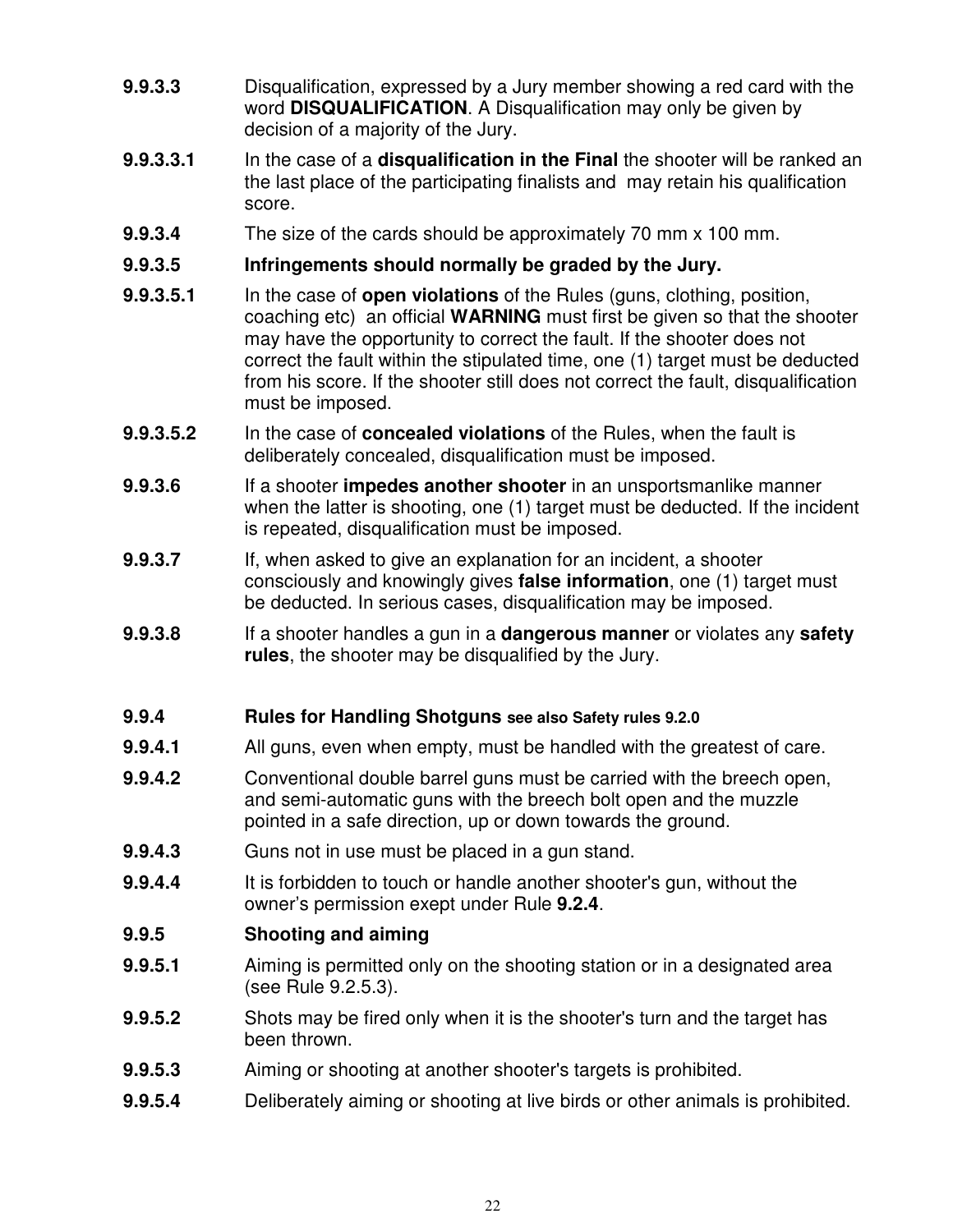- **9.9.5.5** Test firing of guns is permitted for each shooter one (1) time only, before his/her first shooting round at the beginning of each day of competition, but only with the permission of the Referee.
- **9.9.6** Cartridges must not be placed in any part of the gun until the shooter is standing on the shooting station, facing the traps with the gun pointed towards the target flight area, and after the Referee has given permission to load/start.
- **9.9.7** The shooter must not turn from the shooting station before his gun is opened. When shooting is interrupted, the gun must be opened. No gun may be closed until the order to continue has been given.
- **9.9.8** Shooters must not cause any interruption of the shooting other than those allowed in these Rules and must restrict their conversation to calling for their targets, reporting **READY**, making a protest or answering the questions of the Referee.
- **9.9.9** The shooter must not close his gun before the shooter preceding him has fired at a regular target.
- **9.9.10** All guns must be carried open and unloaded when moving from one station to another.

## **9.10.0 SPARE**

## **9.11.0 SCORING PROCEDURES**

#### **9.11.1 For individual events:**

For each shooter the results of each round must be recorded legibly on official scorecards. At the end of the event the total of targets hit by each individual shooter must be entered and the scores ranked in descending order of merit.

#### **9.11.2 For team events:**

Scores of each team member must be entered according to the method indicated in Rule **9.11.1**. Team scores must be ranked in descending order of merit according to the total of targets hit by all the members of each team.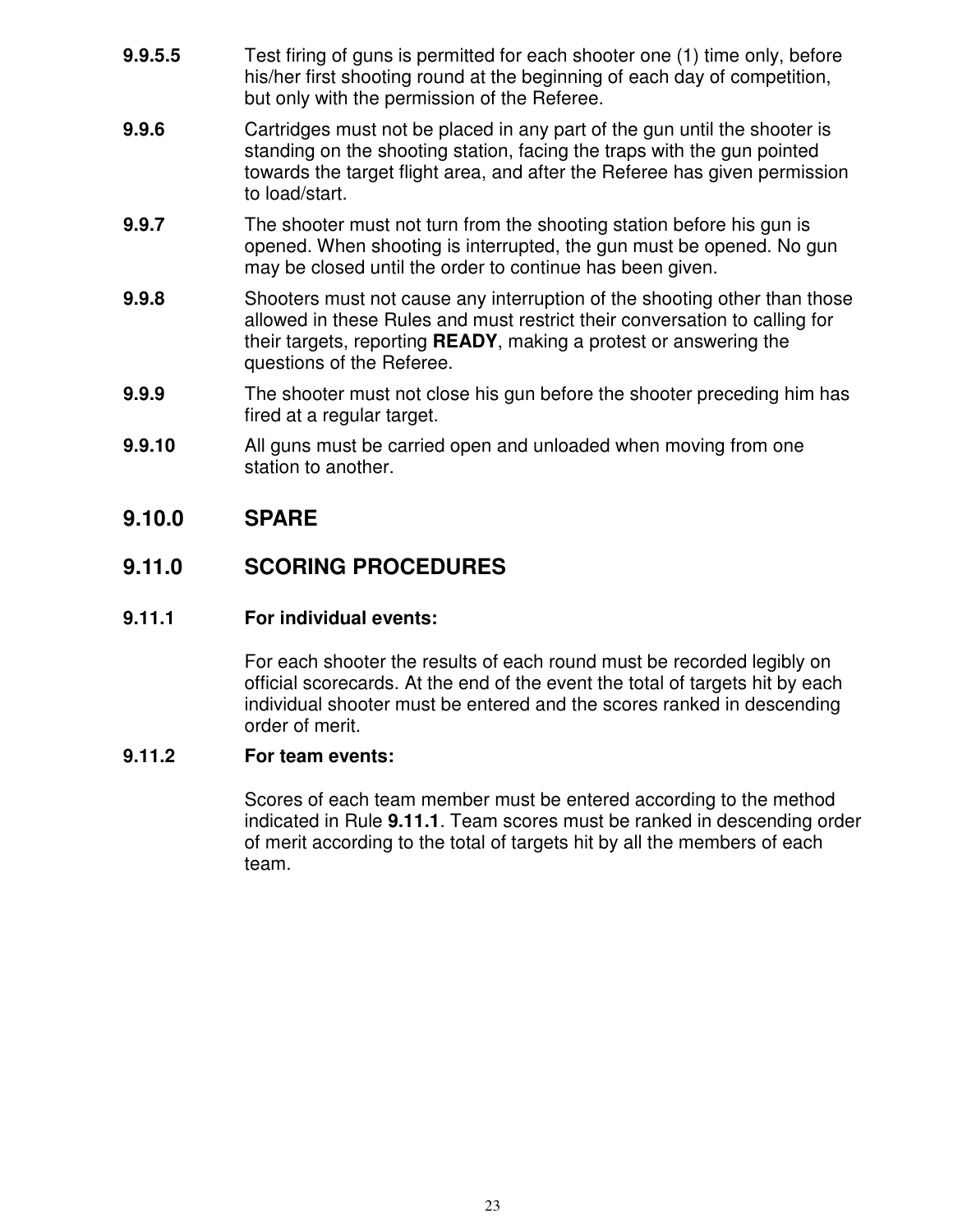#### **9.11.3 Scoring:**

Scoring is done officially on each range for each round of 25 targets. In NSR Championship events scores must be kept on each range by two (2) separate persons. One person must maintain a permanent official scorecard, the second person must maintain a large scoreboard for the benefit of the shooters and spectators. The person entering scores on the official scorecard must be in positioned at the rear of the firing line near the Referee. Each scorer must mark the card or board independently based on the decisions given by the Referee. At the conclusion of each round the results must be compared and any discrepancy must be resolved before the official card is delivered to the Classification Office. The scores shown on the large score board must prevail if there are unresolved differences. It is the duty of the Assistant Referee nearest the large scoreboard to ensure that the scorer is posting the Referees decisions correctly.

**9.11.4** When a round has been completed and the results have been compared and read aloud, the Referee and each shooter must sign or initial the score card so that it can be returned to the Classification Office quickly. Failure to sign the card before it leaves the range eliminates all rights to protest scores other than scores erroneously posted from the score cards.

#### **9.11.5 The Classification Office:**

The classification work is the responsibility of the Classification Office. It is the duty of the Classification Office to:

- **9.11.5.1** Prepare a list of shooters and assign start numbers to each.
- **9.11.5.2** Assist the Chief Range Officer and the Jury in drawing of lots to squad the shooters.
- **9.11.5.3** Prepare score cards for each squad.
- **9.11.5.4** Ensure that the proper score card is with the correct squad on the correct range.
- **9.11.5.5** Receive and verify result and total the targets hit at the end of a round.
- **9.11.5.6** Tabulate scores and post preliminary scores on the public bulletin board immediately. Total the official scores daily within the shortest possible time.
- **9.11.5.7** Prepare an accurate preliminary results bulletin for distribution to the press, and team officials each day.
- **9.11.5.8** Prepare and publish an accurate final results bulletin immediately after the completion of an event and at the close of any applicable protest period.
- **9.11.5.9** Must publish, as soon as possible, the correct final results lists. They must contain the full family name, full first name, (without abbreviations), start numbers and the IOC abbreviations of the shooter's Nation.
- **9.11.5.10** One copy of the official result lists must be sent to the NSR Secretariat by Fax or e-mail, immediately after it has been verified, but not later than the end of the last competition day.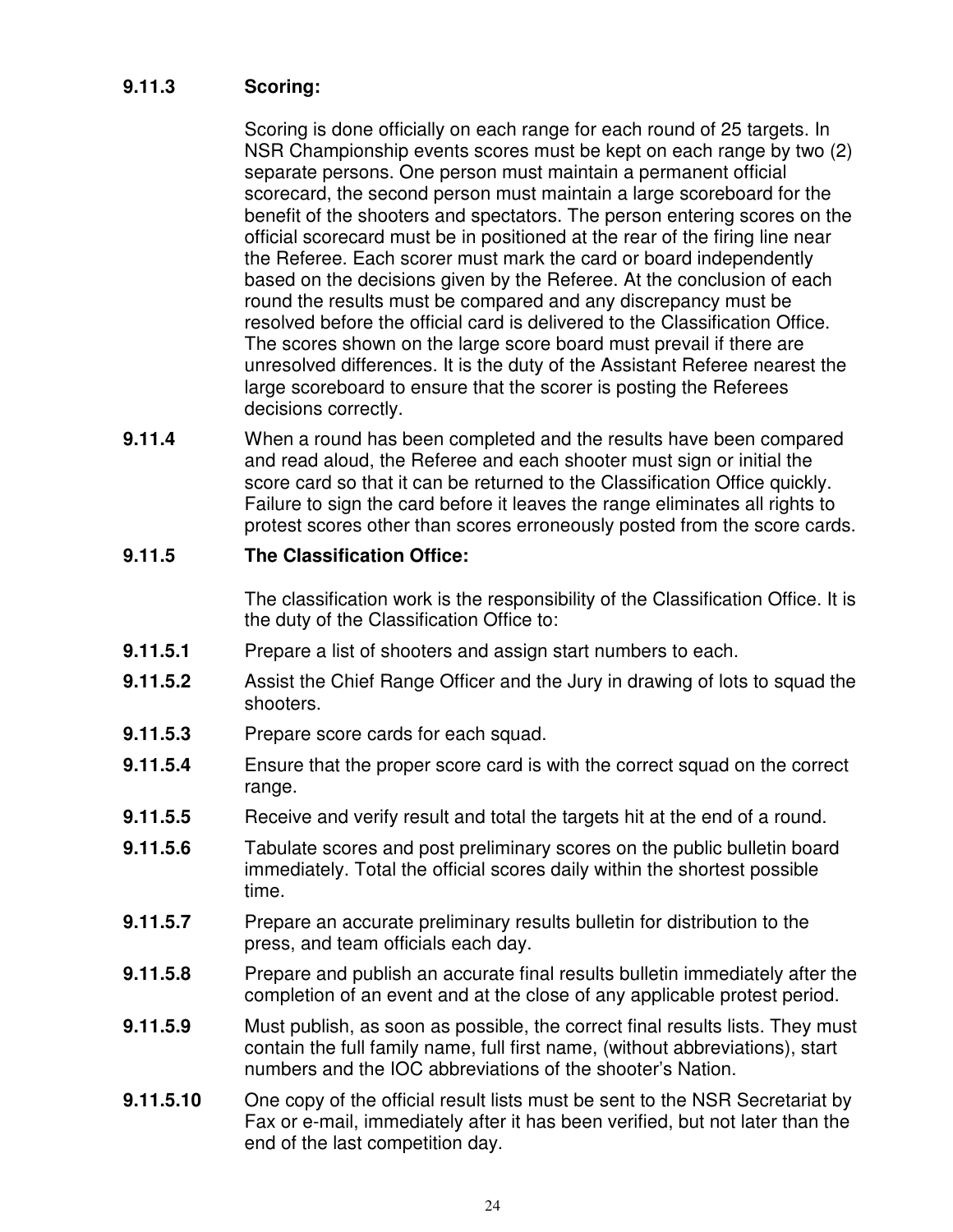**9.11.5.11** Three (3) copies of the complete official result lists must be send to the NSR Secretariat immediately upon conclusion, at the latest within three (3) days after the completion of the events.

## **9.12.0 TIE BREAKING**

#### **9.12.1 Ties in competitions with finals**

Ties in competitions with finals will be decided as follows:

#### **9.12.1.1 Ties before the finals**

Ties among two or more shooters when there are less or equal number of shooters than corresponding places in the finals must be decided according to Rule 9.12.1.1.2 i.e. two shooters tied for second position.

If ties can't be broken according to rule 9.12.1.1.1 i.e. two or more shooters have perfect scores, the jury will decide the shooting order for these shooters by drawing of lots.

When there are more than 5 shooters eligible for the Finals because of tied scores, i.e. more tied shooters than corresponding places, these ties must be broken by shoot off in accordance with Rule 9.12.1.2.2. For example four shooters tied for  $4^{\text{th}}$  and  $5^{\text{th}}$  position.

- **9.12.1.1.1** After a shoot off to determine the five participants in the Finals the shoot off result will decide the ranking of all shooters participating in this shoot off. Remaining ties on 6<sup>th</sup> or lower place will be decided by the count back rule 9.12.1.1.2
- **9.12.1.1.2** Individual  $6<sup>th</sup>$  and lower place ties must be broken by the scores of the last round of 25 targets. In case the tie is not broken, the round before the last must be counted, etc. If the result of all rounds are equal, ties must be decided by counting from the first target of the last round (next to the last round etc) forward until a "zero" is found (count back rule). The shooter with the most hits in succession must be given the higher place.

#### **9.12.1.2 Ties after the Finals series**

Ties for the first 5 places in the Finals will be decided according to Rules 9.12.1.2.1 and 9.12.1.2.5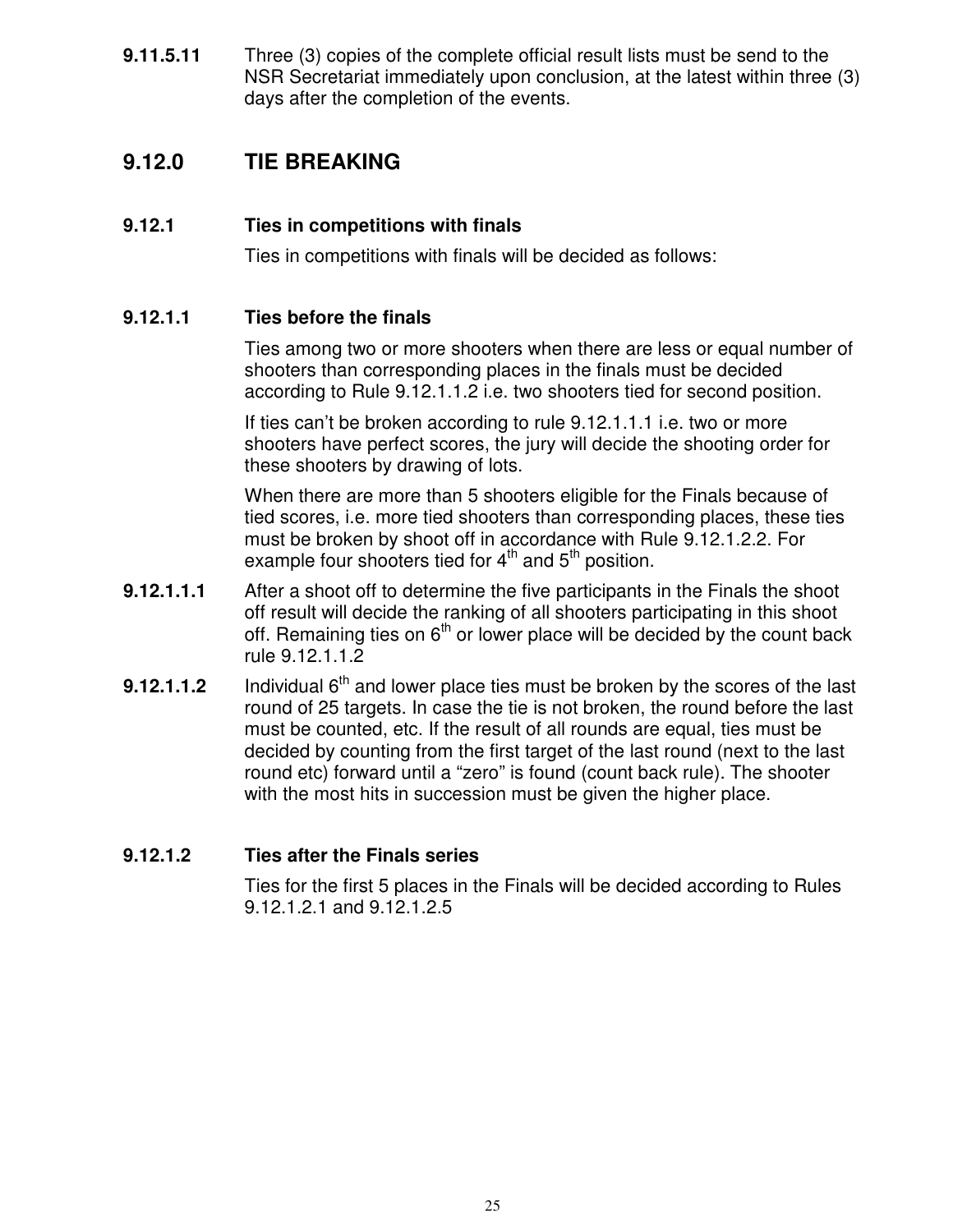- **9.12.1.2.1** In case of tied scores after the Finals series the shooters who are tied will shoot off until the tie is broken. Starting positions will be decided by lot drawn by the Jury. When several shooters are tied for more than one ranking place, e.g. two tied for second place (place 2 and 3) and two shooters tied for forth place (places 4 and 5), they will all shoot off consecutively on the same range to determine the individual ranking. The tie for the lowest ranking position will be broken first, followed by the next higher ranking position until all ties are broken. In the shoot off the shooter, who has to continue the shooting, must position himself, load his gun and call for target within a **MAXIMUM of 10 SECONDS** after the preceding shooter finished his shot(s).
- **9.12.1.2.5** All tied shooters will start shooting one by one from station 1 in the order that will be decided by the jury by drawing of lots. Every shooter must shoot at the same number of targets and from the same number of stations. A shooter who misses a target is the loser and is given the lower ranking of the tied shooters. All those who remain tied will continue until all ties are broken. After five targets all shooters move on to the next station.

#### **9.12.2 Ties in competitions without Finals**

Ties in other competitions without Finals will be decided as follows:

- **9.12.2.1** Ties with perfect scores will not be broken. These will share first place and an appropriate number of spaces left unnumbered before the next placing is numbered.
- **9.12.2.2** Ties for the first three places must be decided by a shoot off. All shooters tied for third place or higher will be ranked according to the score from the shoot off series. The shoot off will go on until all ties among all these shooters are broken.
- **9.12.2.3** If the shoot off time is not announced in advance, the shooters involved must remain in touch with the Jury, whether personally or through their Team Leader in order to be **READY** to shoot when the shoot off is called. Shoot offs should be started within a maximum of 30 minutes after regular shooting is completed
- **9.12.2.4** In a shoot off for tied results, after the referee has given the signal to **START**, or after the preceding shooter has fired at a regular target, a shooter must position himself, load his gun and call for target **within 10 (ten) seconds**. In case of non-compliance with this time limit the penalties of Rule 9.6.1.7 will be applied.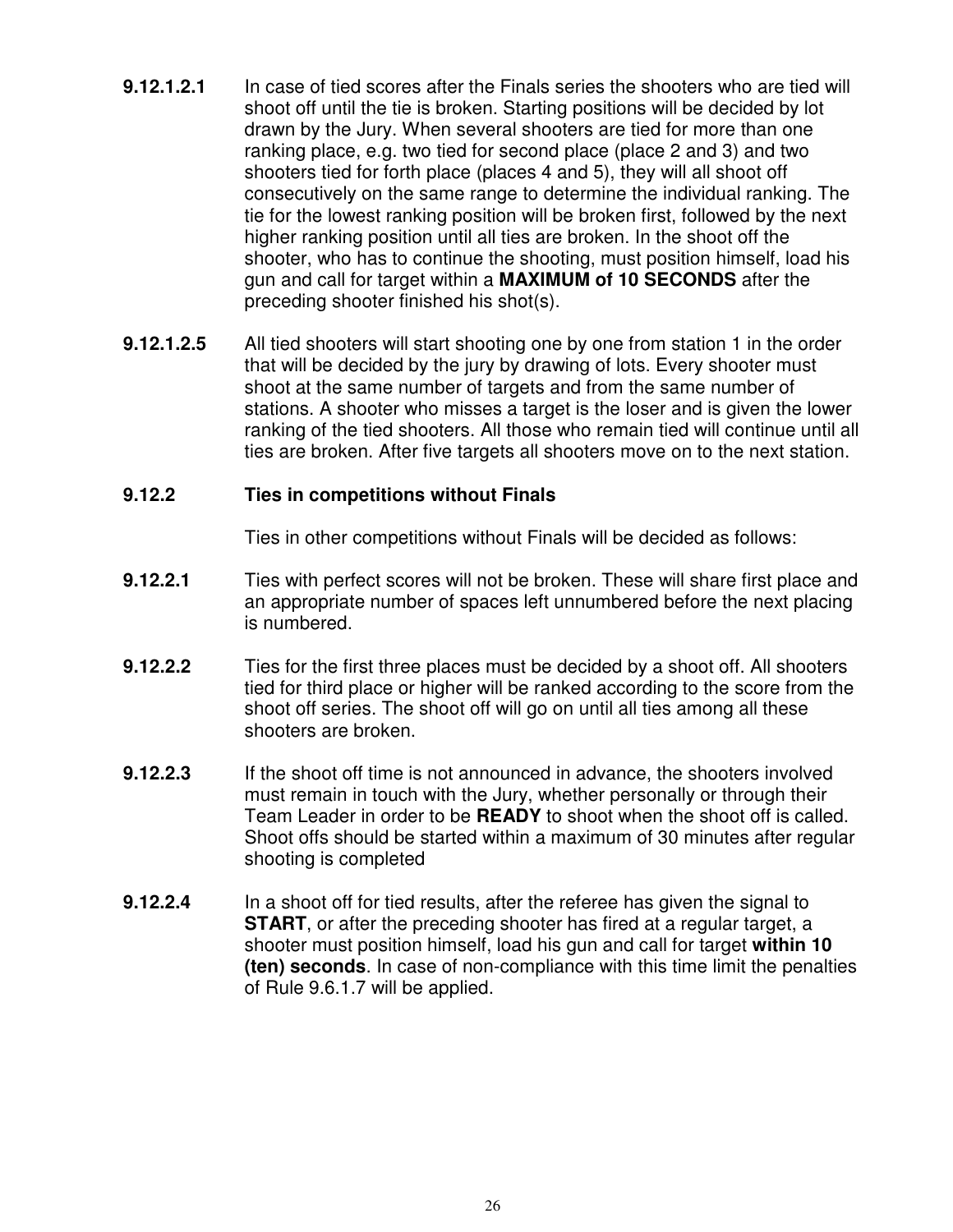- **9.12.2.7.1** If two or more shooters have equal scores for the first three places in the event, all tied shooters will start shooting one by one from station 1 in the order that will be decided by the jury by drawing of lots. Every shooter must shoot at the same number of targets and from the same number of stations. The shooter who hits the least number of targets on the respective station is the loser and is given the lower ranking. All those who remain tied will continue until all ties are broken. After five targets all shooters move on to the next station.
- **9.12.2.8** Individual 4<sub>TH</sub> and lover ties must be broken by scores of the last round of 25 targets if these are not decided by a shoot off for 3<sup>rd</sup> place or higher (see **9.12.2.2).** In case the tie is not broken the round before the last must be counted, etc. If the results of all rounds are equal, ties must be decided by counting from the first target of the last round (next to the last round etc.) forward until a "zero" is found. The shooter with the most hits in succession must be given the higher place.

#### **9.12.4 Team Ties:**

If two or more teams have the same scores, ranking must be decided by the combined score of the team members in the last round of 25 targets, then by the next to the last round etc. until the tie is broken.

### **9.13.0 PROTESTS AND APPEALS**

#### **9.13.1 Protest fee**

| Appeals               | US\$ 50 .- or its local equivalent. |
|-----------------------|-------------------------------------|
| <b>Other Protests</b> | US\$ 25 .- or its local equivalent  |

The fee for the matter in question must be returned if the protest/appeal is upheld or will be retained by the Organizing Committee if the appeal is denied.

#### **9.13.1.1 Verbal Protests**

Any shooter or team official has the right to protest a condition of the competition, decision or action, immediately and verbally to a competition official, Range Officer, Referee or Jury Member. Such protests may be submitted on the following matters:

- **9.13.1.2** A shooter or team official considers that the NSR Rules or competition program were not followed in conducting the competition.
- **9.13.1.3** A shooter or team official does not agree with a decision or action by a competition official, Range Officer or Jury Member.
- **9.13.1.4** A shooter was impeded or disturbed by other shooter(s), competition official(s), spectator(s), member(s) of the media or other person(s) or cause(s).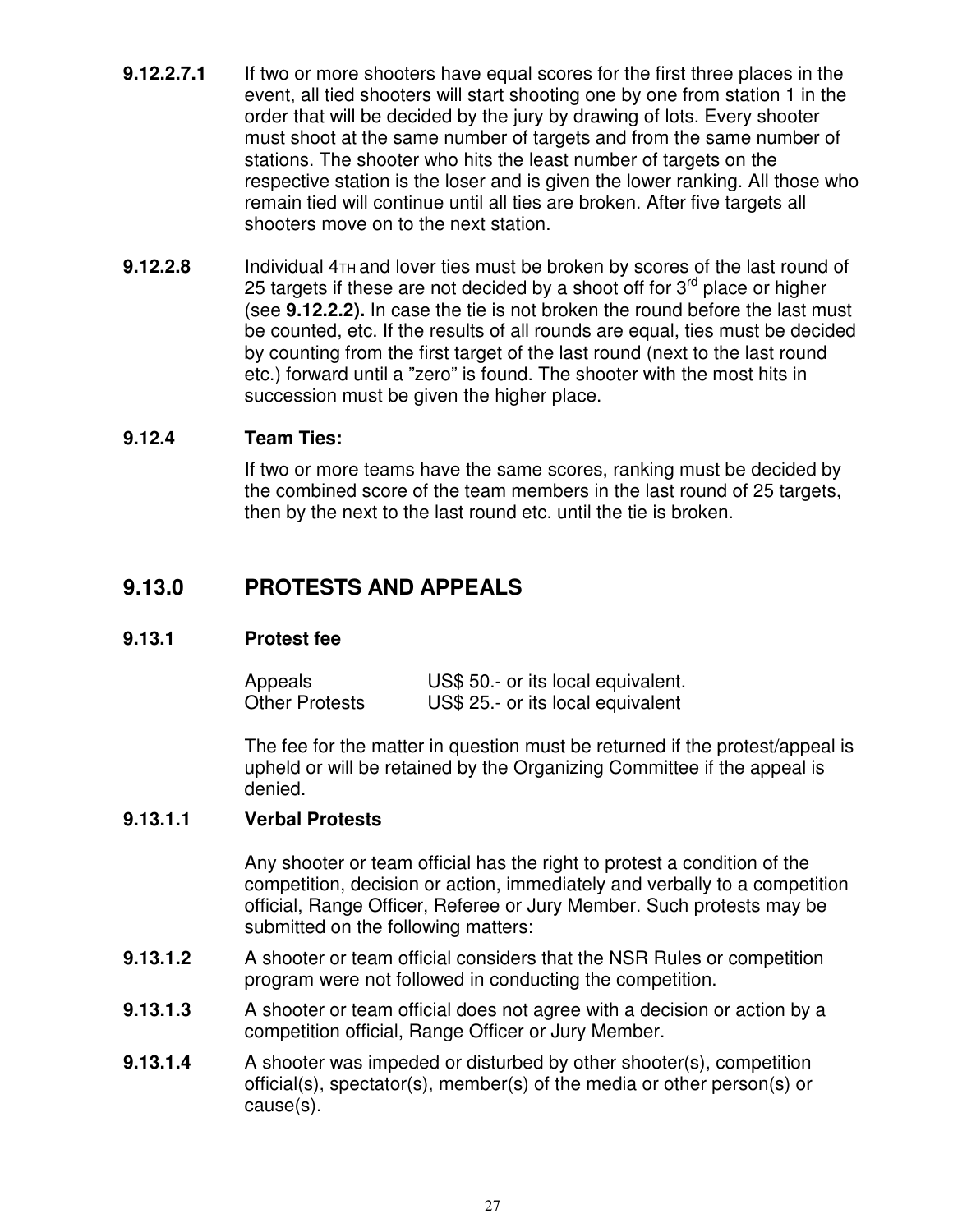- **9.13.1.5** A Shooter had a long interruption in shooting caused by range equipment failure, the clarification of irregularities or other cause(s).
- **9.13.1.6** Competition officials, Referees, Range Officers and Jury Members must consider verbal protests immediately. They may take immediate action to correct the situation or refer the protest to the full Jury for decision. In such cases, a Range Officer, Referee or Jury Member may stop the shooting temporarily if necessary.
- **9.13.2** If a shooter disagrees with a Referee's decision, a protest may be initiated by raising an arm and saying **"PROTEST".** The Referee must then temporarily interrupt the shooting and after hearing the opinions of the Assistant Referees, make his decision. There is no appeal against a decision on **HIT** or **LOST** target. The Referee's decision is final. Retrieving clay targets from the range to determine whether or not it has been hit is not allowed.
- **9.13.2.1** If the shooter or Team Leader is not satisfied with the final decision of the Referee, except for **"HIT"**, **"LOST"** or **IRREGULAR** targets, they must not delay the shooting. They may make a notation on the scorecard that the shooter is continuing under protest. The protest must be resolved by the Shotgun Jury.
- **9.13.2.2** Protests to the Shotgun Jury may be made verbally or in writing. Either must be accompanied by a fee in accordance with **9.13.1.** A written protest must be submitted before a Jury decision can be appealed to the Jury of Appeal. If the protest is upheld the fee will be returned; if the protest is denied the fee will be turned over to the organising committee together with the written protest and the Jury's decision.
- **9.13.2.3** If the shooter or Team Leader is dissatisfied with the decision of the Shotgun Jury, he may appeal in writing to the Jury of Appeal.

#### **9.13.3 Written protests:**

Any shooter or team official who does not agree with the action or decision taken on a verbal protest may protest in writing to the Jury. Any shooter or team official also has the right to submit a written protest without making a verbal protest. All written protests must be submitted not later than thirty (30) minutes after the mater in question.

- **9.13.3.1** The Organizing Committee must supply printed forms for use in submitting written protests.
- **9.13.3.2** Written protests must be decided by a majority of the Jury.

#### **9.13.4 Appeals**

In the event of a disagreement with a Jury decision, the matter may be appealed to the Jury of Appeal. Such appeals must be submitted in writing by the Team Leader or a representative not later than one (1) hour after the Jury decision has been announced. In special circumstances, the time for submitting appeals may be extended up to 24 hours by decision of the Jury of Appeal. Such decision can postpone the victory ceremony for the event under appeal.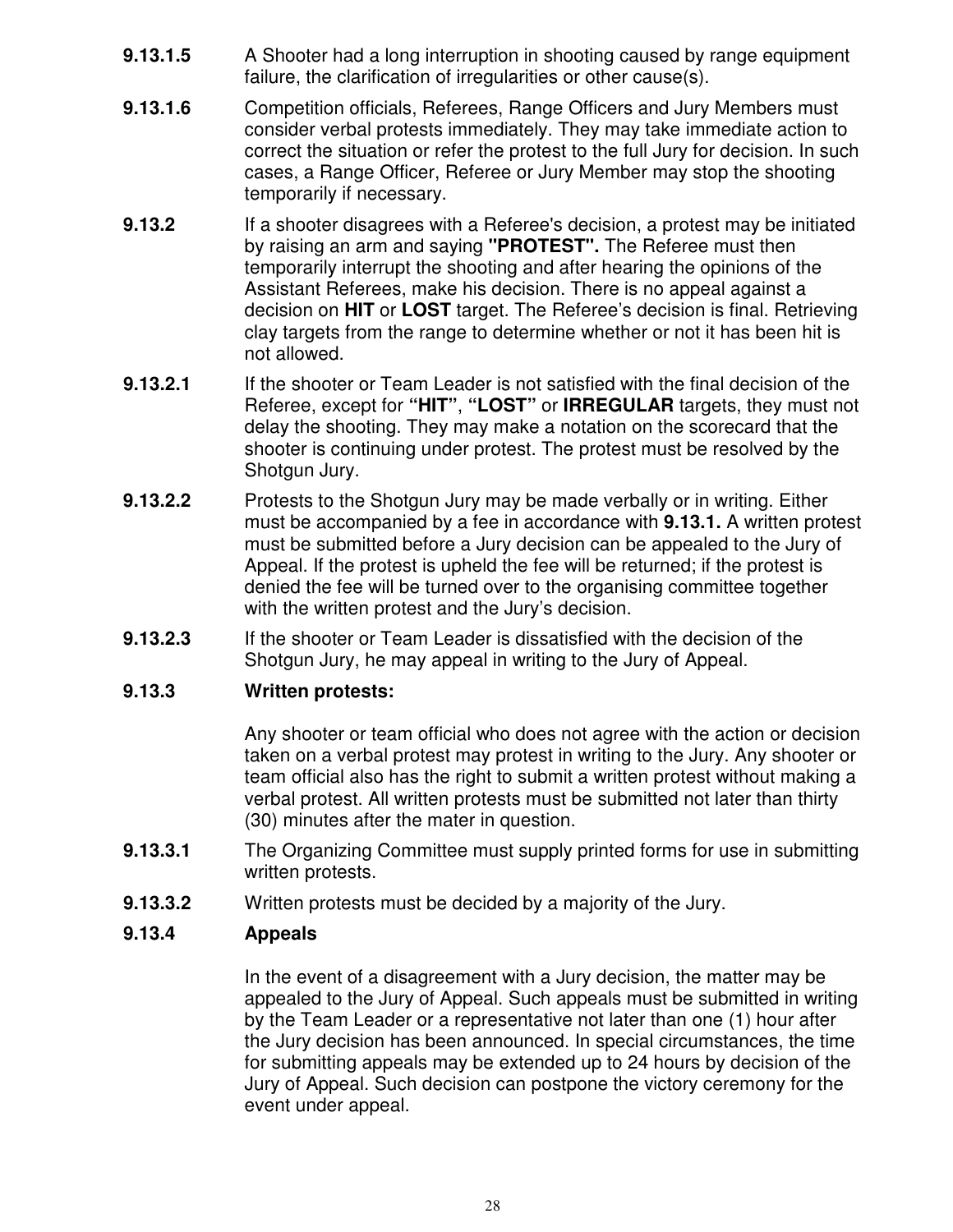- **9.13.5 The decision of the Jury of Appeal is final.** The penalty may be reduced or increased.
- **9.13.6** Copies of all decisions in response to written protests and appeals must be forwarded by the Organising Committee or the Technical Delegate to the NSR Secretariat together with the Final Report and results lists for review by the Technical Committee.

## **9.14.0 FINALS**

#### **9.14.1 A final round consists of 25 targets for both men and women**

#### **9.14.2 Qualification**

The full program must be shot as a Qualification Round for the finals.

**9.14.3 Finalists in the event**: five(5) Competitors

#### **9.14.3.1 Starting Positions**

The shooters who qualified for the finals will have the following start positions according to their qualification ranking: **5 – 4 – 3 – 2 – 1**

#### **9.14.4 Finals Events – Programme**

All range commands will be given in the English language.

#### **9.14.4.1 Reporting To the Range For The Finals**

Team Leaders are responsible for presenting their shooters to the Preparation Area, and report to the Jury at least twenty (20) minutes before the scheduled starting time, complete with all their shooting equipment needed for the final event. They must be properly dressed and have only the required shooting equipment.

- **9.14.4.1.1 Reporting time** must be printed in the official shooting program. Any delay must be announced and posted on the Final range.
- **9.14.5 Starting Time** begins with the command LOAD for the first competition shot and must be printed in the official shooting programme. Any delay must be announced and posted on the Final range.
- **9.14.5.1** Any finalist who is not in his assigned position and ready to shoot at the official starting time is automatically given the last place in the Finals results using his qualification score and he is not allowed to participate in the Final.

#### **9.14.6 Competition procedures**

The same procedures as in the qualification rounds will be applied.

**9.14.6.1** In Final events targets containing **coloured powder** may be used.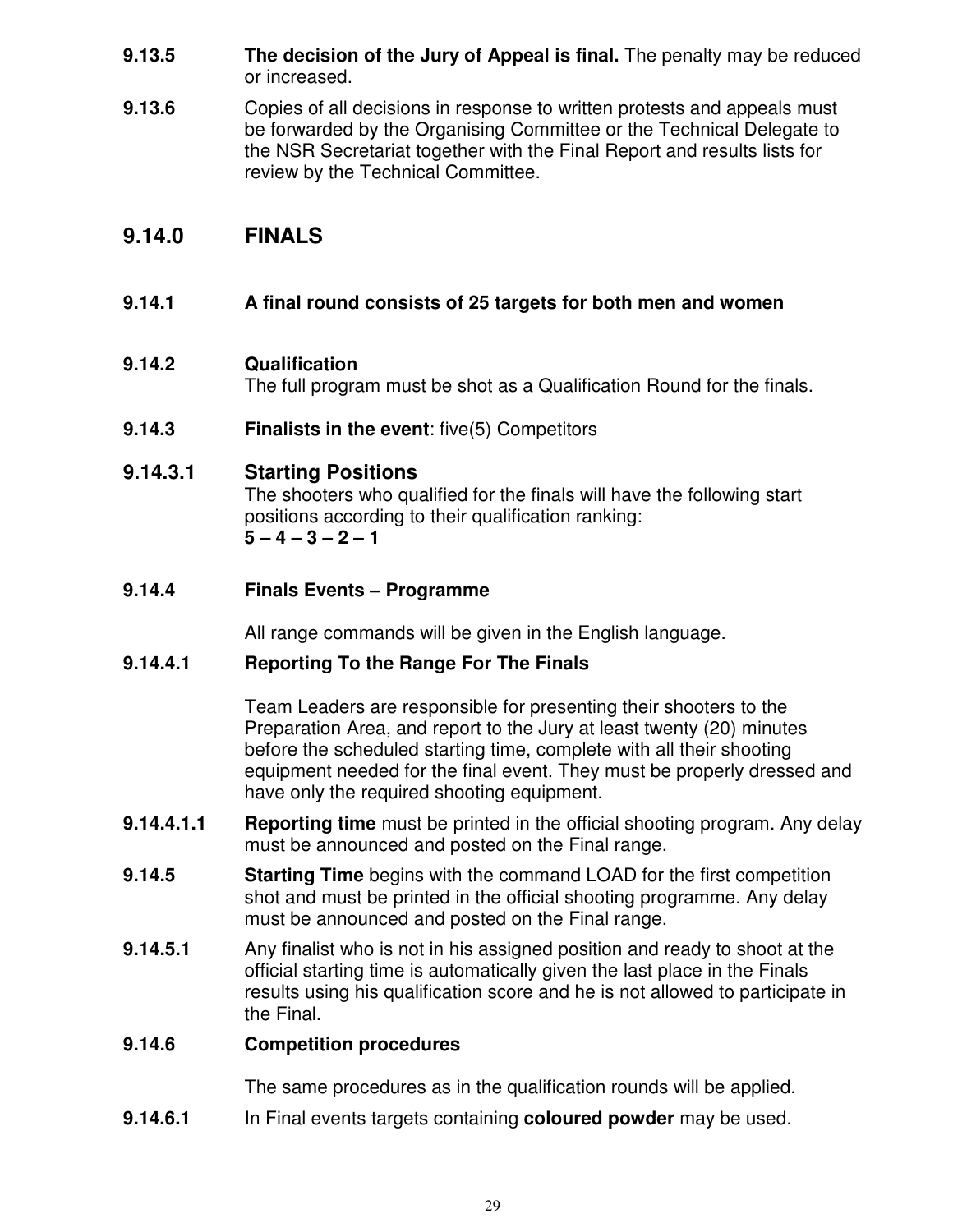**9.14.6.1.1** A target is declared HIT when it is shot at according to the rules and at least one piece is broken or the coloured powder is visible.

#### **9.14.7 Final Results**

In all events the results of the Finals competition will be added to the individual results of the Qualification round. The results of the Qualification and the Final and the total must be printed in the official results bulletin.

**9.14.7.1** Any protest will be decided immediately and the decision is final.

#### **9.14.8 Decision in the event of tied scores**

Ties after the Finals see Rule 9.12.0 for **TIE – BREAKING**

#### **9.14.9 Malfunctions**

#### **9.14.9.1 Malfunction of shotgun or ammunition**

- **9.14.9.1.1** If the Referee decides that a disabled shotgun, or malfunctioning of the shotgun or ammunition, is not the fault of the shooter, the Final must be temporarily postponed and the shooter given three (3) minutes time in which to repair the shotgun or obtain another approved gun, or replace his ammunition. After this time the Final will continue.
- **9.14.9.1.2** The shooter is allowed a maximum of two (2) malfunctions during the Finals, including any shoot-off after the Finals, whether or not he has tried to correct the malfunction.
- **9.14.9.1.3** Any regular target(s) for which any further malfunction of shotgun or ammunition occurs will be declared **"LOST**" whether or not the shooter attempted to fire or not.
- **9.14.9.2** When a malfunction of the Finals range equipment occurs, the following procedure must be used:
- **9.14.9.2.1** The completed shots will be **scored as a sub-total**.
- **9.14.9.2.2** When the malfunction is repaired and it is possible to continue the Final within one (1) hour the remaining shots will be completed.
- **9.14.9.2.3** If the malfunction can not be repaired and it is possible to move the Final to another range with the same setting within one (1) hour, the Finals can be completed on this new range.
- **9.14.9.2.4** If the interruption cannot be corrected to permit continuation of the Final within one (1) hour, or the Final cannot be continued within the same time on another range, the recorded sub-total (9.14.9.2.1) must be examined to determine the scores at the point where all shooters have shot at an equal number of targets in the interrupted Final. These will be scored as the total for the Final, added to the scores of the qualification rounds and awards made on that basis.
- **9.14.9.3** For tied scores all tied shooters will be ranked according to the rules for ranking positions 6 and below. For this purpose the Finals result is counted as the last series.